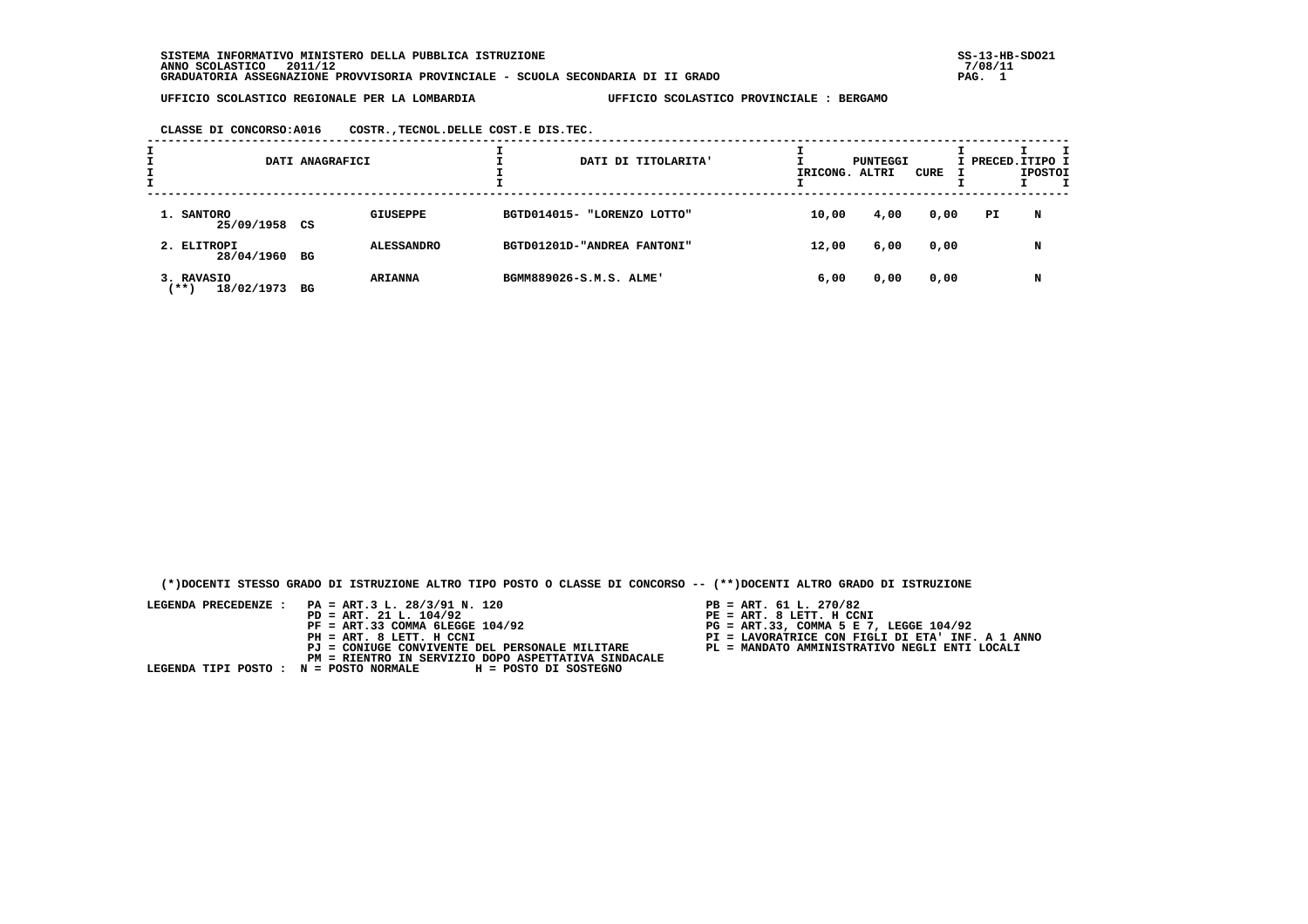## **CLASSE DI CONCORSO:A017 DISCIPLINE ECONOMICO-AZIENDALI**

| DATI ANAGRAFICI             |    |               | DATI DI TITOLARITA'              | IRICONG. ALTRI | PUNTEGGI | CURE | I PRECED.ITIPO I | <b>IPOSTOI</b> |  |
|-----------------------------|----|---------------|----------------------------------|----------------|----------|------|------------------|----------------|--|
| 1. BELOTTI<br>04/05/1963 BG |    | <b>FRANCO</b> | BGTD006016-"GIAMBATTISTA RUBINI" | 19,00          | 13,00    | 0,00 |                  | N              |  |
| 2. VECCHI<br>24/10/1959     | BG | <b>SERENA</b> | BGTD02000B-GUGLIELMO OBERDAN     | 9,00           | 3,00     | 0,00 |                  | N              |  |
| 3. ORLANDO<br>09/09/1962    | TO | <b>PAOLA</b>  | BGTD006016-"GIAMBATTISTA RUBINI" | 9,00           | 3,00     | 0,00 |                  | N              |  |

 **(\*)DOCENTI STESSO GRADO DI ISTRUZIONE ALTRO TIPO POSTO O CLASSE DI CONCORSO -- (\*\*)DOCENTI ALTRO GRADO DI ISTRUZIONE**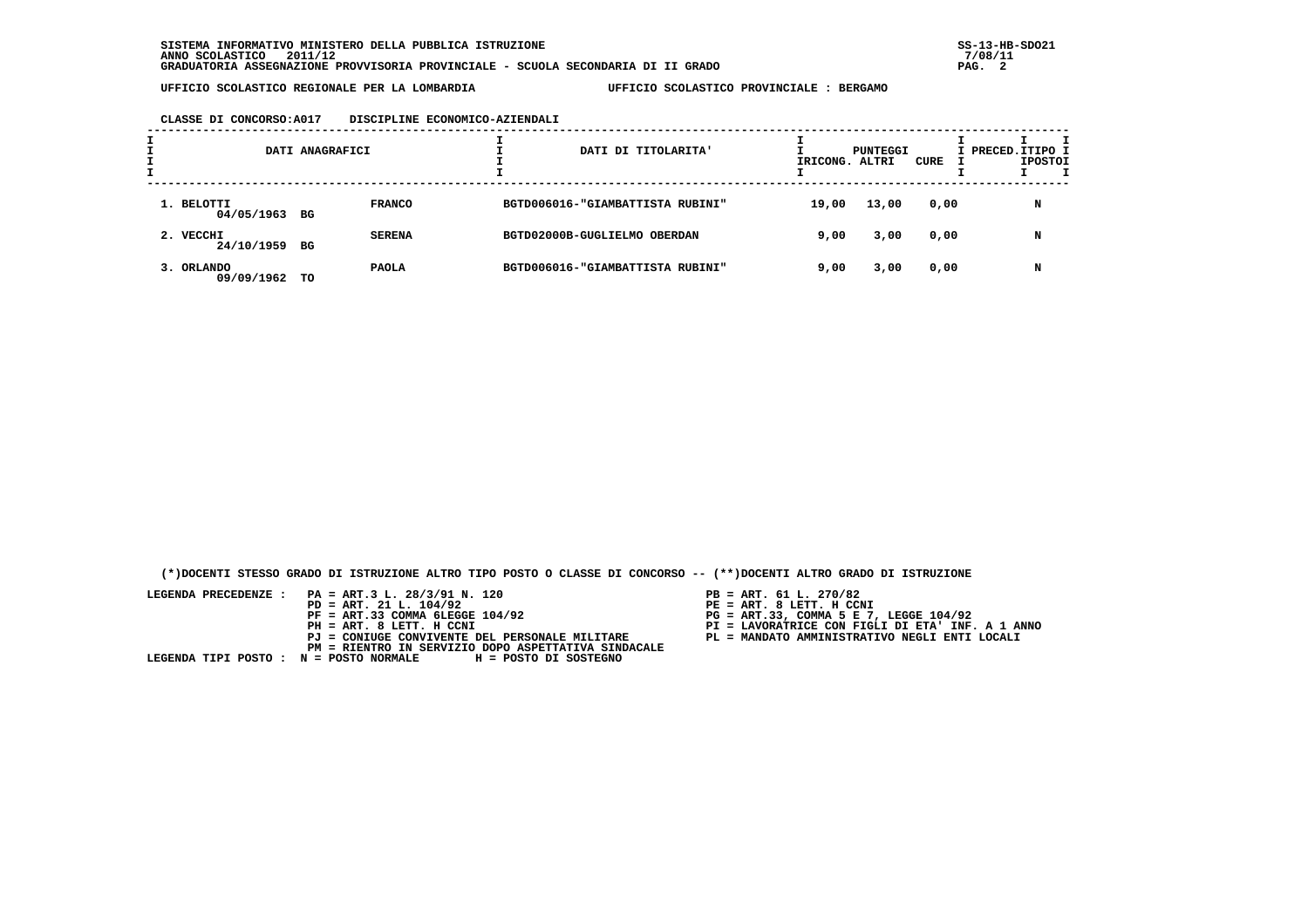**CLASSE DI CONCORSO:A018 DISCIP.GEOM.,ARCHIT.ARRED.E SCENOT.**

| DATI ANAGRAFICI                         |                      | DATI DI TITOLARITA'       | IRICONG. | PUNTEGGI<br>ALTRI | CURE | I PRECED. ITIPO I<br><b>IPOSTOI</b> |
|-----------------------------------------|----------------------|---------------------------|----------|-------------------|------|-------------------------------------|
| 1. BARCELLA<br>$***$ )<br>13/05/1973 BG | <b>VANIA BARBARA</b> | BGMM840029-S.M.S. BOLGARE | 13,00    | 7,00              | 0,00 | N                                   |
| 2. RAVASIO<br>18/02/1973 BG<br>'** 1    | <b>ARIANNA</b>       | BGMM889026-S.M.S. ALME'   | 6,00     | 0,00              | 0,00 | N                                   |

 **(\*)DOCENTI STESSO GRADO DI ISTRUZIONE ALTRO TIPO POSTO O CLASSE DI CONCORSO -- (\*\*)DOCENTI ALTRO GRADO DI ISTRUZIONE**

- 
- 
- 
- 
-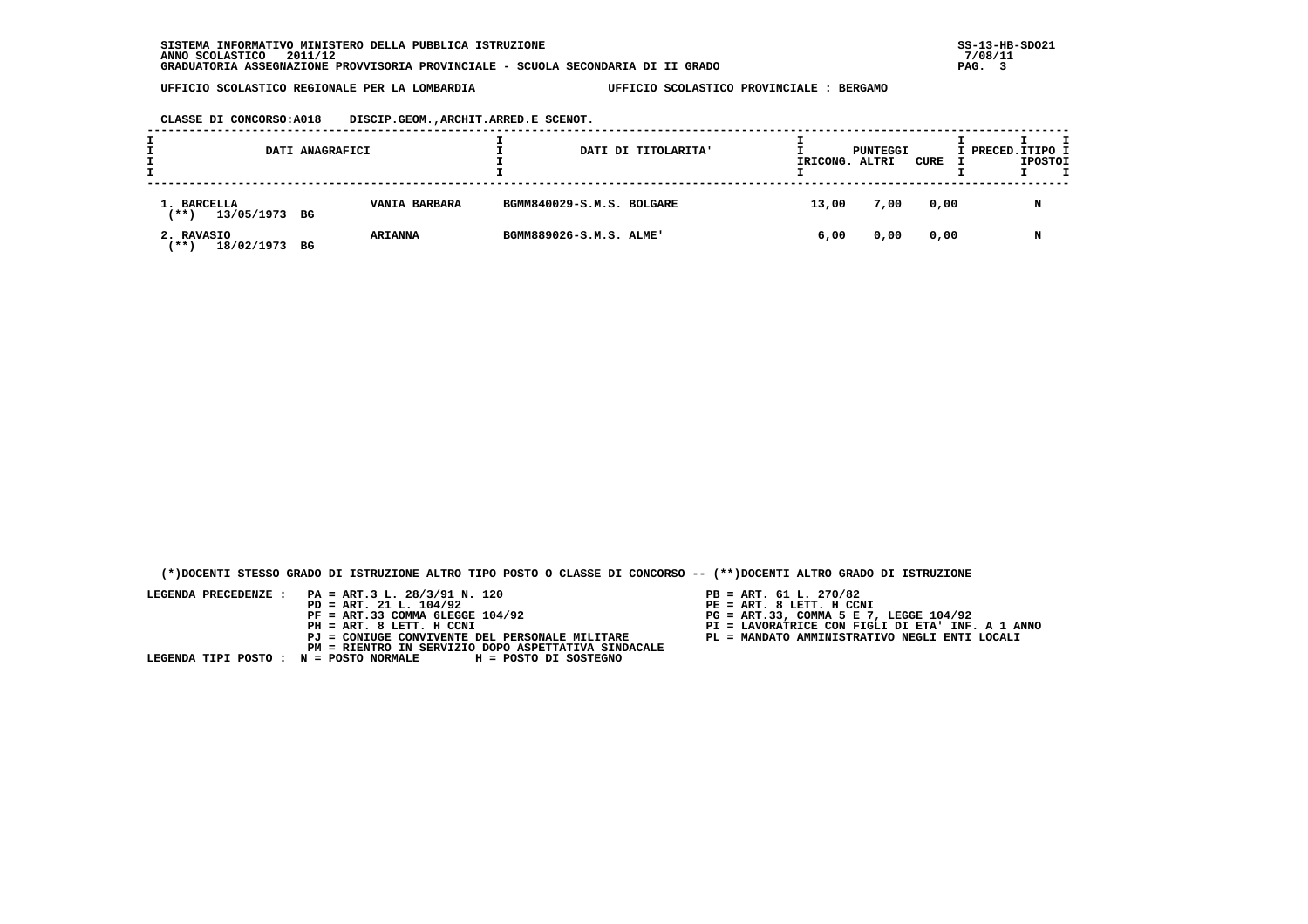**CLASSE DI CONCORSO:A019 DISCIPLINE GIURIDICHE ED ECONOMIC.**

|                        | DATI ANAGRAFICI | DATI DI TITOLARITA'        | IRICONG. | PUNTEGGI<br>ALTRI | CURE | I PRECED. ITIPO I | <b>IPOSTOI</b> |  |
|------------------------|-----------------|----------------------------|----------|-------------------|------|-------------------|----------------|--|
| 1. NORIS<br>02/02/1966 | MARTINO<br>BG   | BGRC01401T-"LORENZO LOTTO" | 14,00    | 8,00              | 0,00 | PI                | N              |  |

 **(\*)DOCENTI STESSO GRADO DI ISTRUZIONE ALTRO TIPO POSTO O CLASSE DI CONCORSO -- (\*\*)DOCENTI ALTRO GRADO DI ISTRUZIONE**

- PB = ART. 61 L. 270/82<br>PE = ART. 8 LETT. H CCNI
- 
- 
- 
-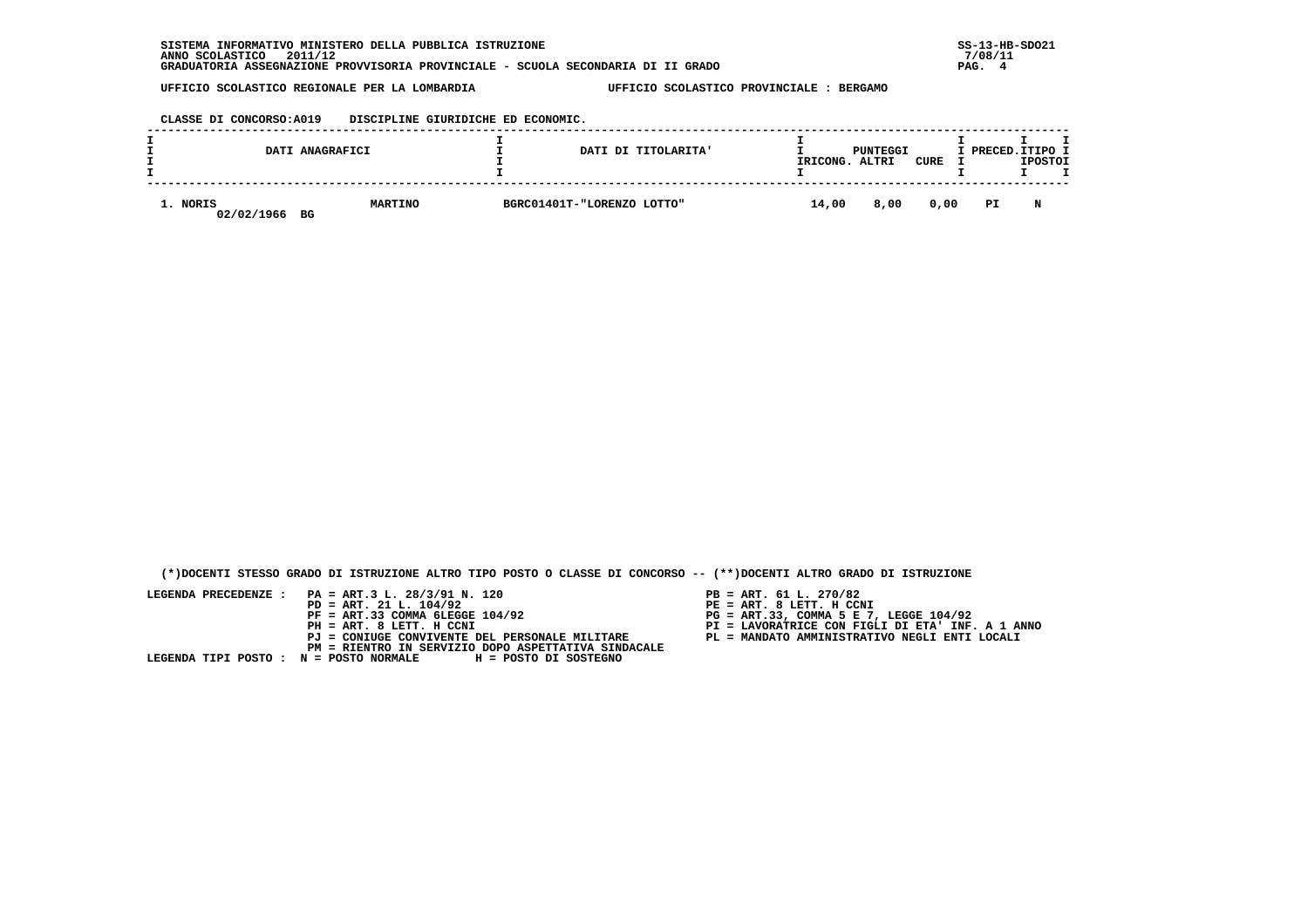| CLASSE DI CONCORSO: A020 |  | DISCIPLINE MECCANICHE E TECNOLOGIA |
|--------------------------|--|------------------------------------|
|                          |  |                                    |

|                           | DATI ANAGRAFICI | DATI DI TITOLARITA'        | IRICONG. | PUNTEGGI<br>ALTRI | CURE | I PRECED.ITIPO I | <b>IPOSTOI</b> |  |
|---------------------------|-----------------|----------------------------|----------|-------------------|------|------------------|----------------|--|
| 1. BELMONTE<br>13/12/1957 | LUCIANO<br>KR   | BGTF00401R-"AUGUSTO RIGHI" | 13,00    | 7,00              | 0,00 |                  | N              |  |

 **(\*)DOCENTI STESSO GRADO DI ISTRUZIONE ALTRO TIPO POSTO O CLASSE DI CONCORSO -- (\*\*)DOCENTI ALTRO GRADO DI ISTRUZIONE**

- 
- PB = ART. 61 L. 270/82<br>PE = ART. 8 LETT. H CCNI
- 
- 
-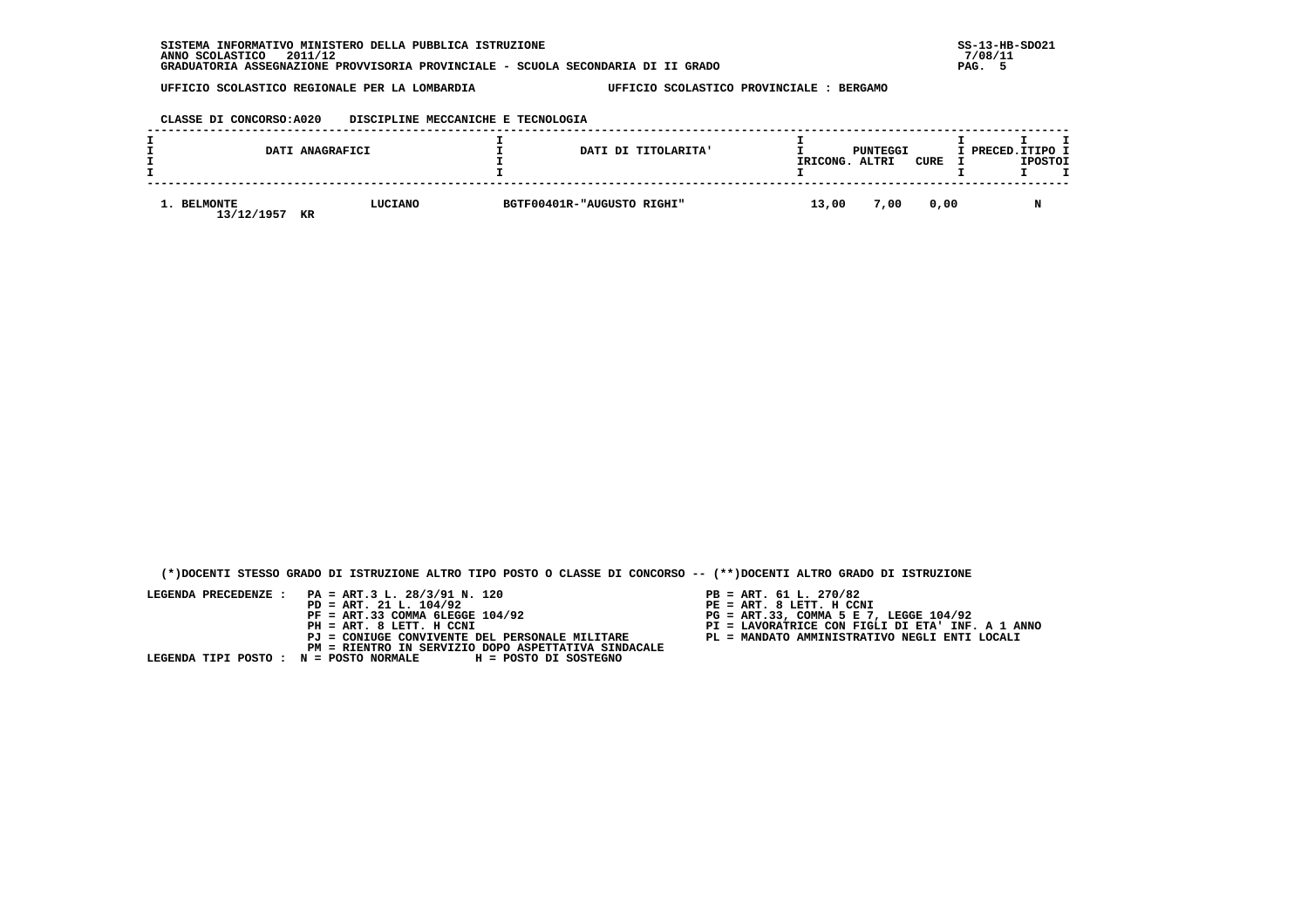**CLASSE DI CONCORSO:A021 DISCIPLINE PITTORICHE**

|                                                | DATI ANAGRAFICI  | DATI DI TITOLARITA'       | IRICONG. | PUNTEGGI<br>ALTRI | <b>CURE</b> | I PRECED.ITIPO I | <b>IPOSTOI</b> |  |
|------------------------------------------------|------------------|---------------------------|----------|-------------------|-------------|------------------|----------------|--|
| 1. SAVOLDELLI<br>08/05/1968<br><b>**</b><br>EE | <b>CARMELINA</b> | BGMM85102Q-S.M.S. ARDESIO | 6,00     | 0,00              | 0,00        |                  |                |  |

 **(\*)DOCENTI STESSO GRADO DI ISTRUZIONE ALTRO TIPO POSTO O CLASSE DI CONCORSO -- (\*\*)DOCENTI ALTRO GRADO DI ISTRUZIONE**

- 
- PB = ART. 61 L. 270/82<br>PE = ART. 8 LETT. H CCNI
- 
- 
-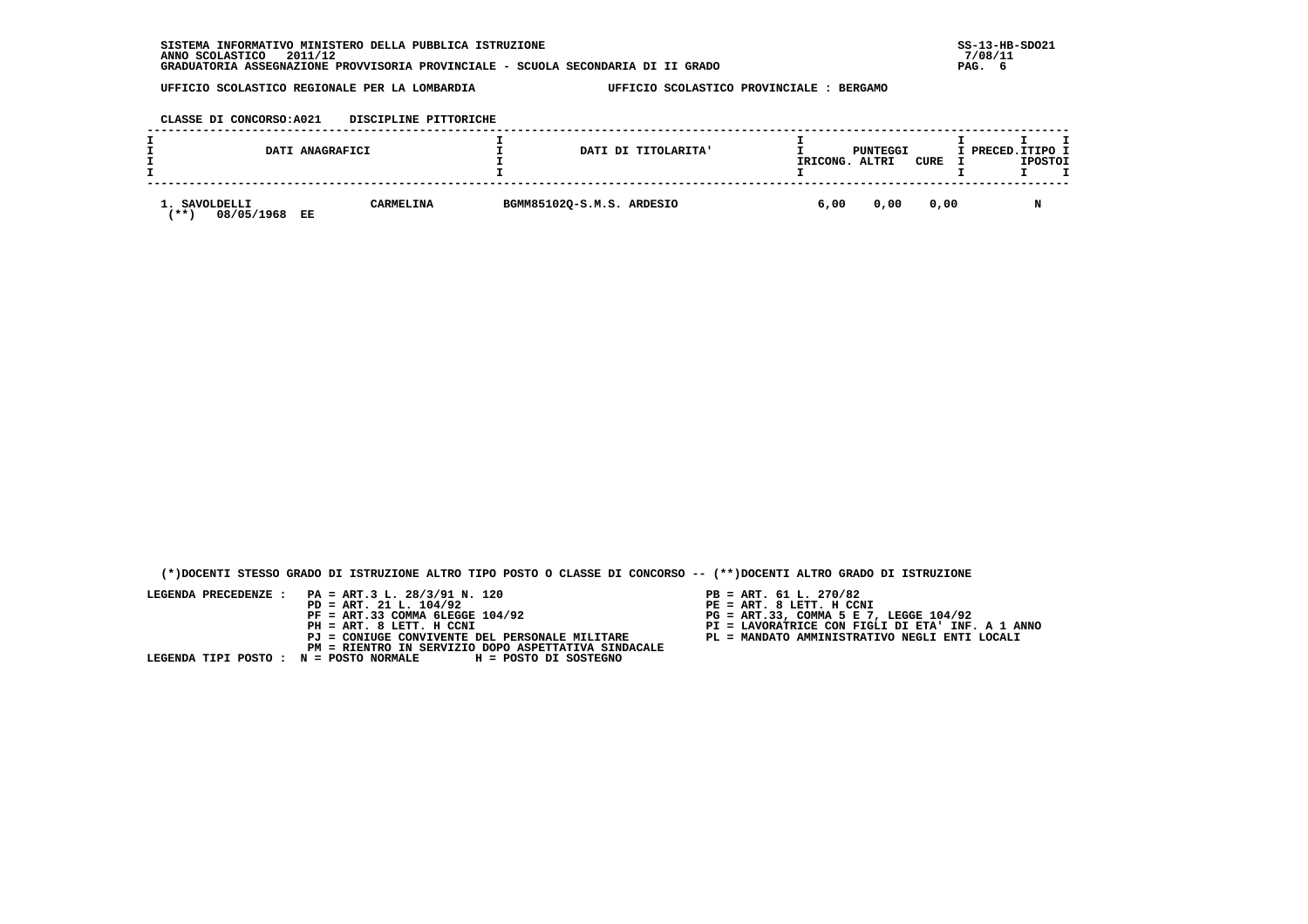| ÷. | DATI ANAGRAFICI                     |     |                  |                            | DATI DI TITOLARITA' | IRICONG. ALTRI | PUNTEGGI | CURE | I PRECED.ITIPO I | <b>IPOSTOI</b> |  |
|----|-------------------------------------|-----|------------------|----------------------------|---------------------|----------------|----------|------|------------------|----------------|--|
|    | 1. BETTONI<br>27/10/1958 BG<br>(**) |     | <b>SILVANA</b>   | BGMM891015-S.M.S. VILLONGO |                     | 6,00           | 0,00     | 0,00 |                  | N              |  |
|    | 2. SAVOLDELLI<br>(**)<br>08/05/1968 | EE. | <b>CARMELINA</b> | BGMM85102Q-S.M.S. ARDESIO  |                     | 6,00           | 0,00     | 0,00 |                  | N              |  |
|    | 3. RAVASIO<br>18/02/1973<br>$***$ ) | BG  | <b>ARIANNA</b>   | BGMM889026-S.M.S. ALME'    |                     | 6,00           | 0,00     | 0,00 |                  | N              |  |

 **(\*)DOCENTI STESSO GRADO DI ISTRUZIONE ALTRO TIPO POSTO O CLASSE DI CONCORSO -- (\*\*)DOCENTI ALTRO GRADO DI ISTRUZIONE**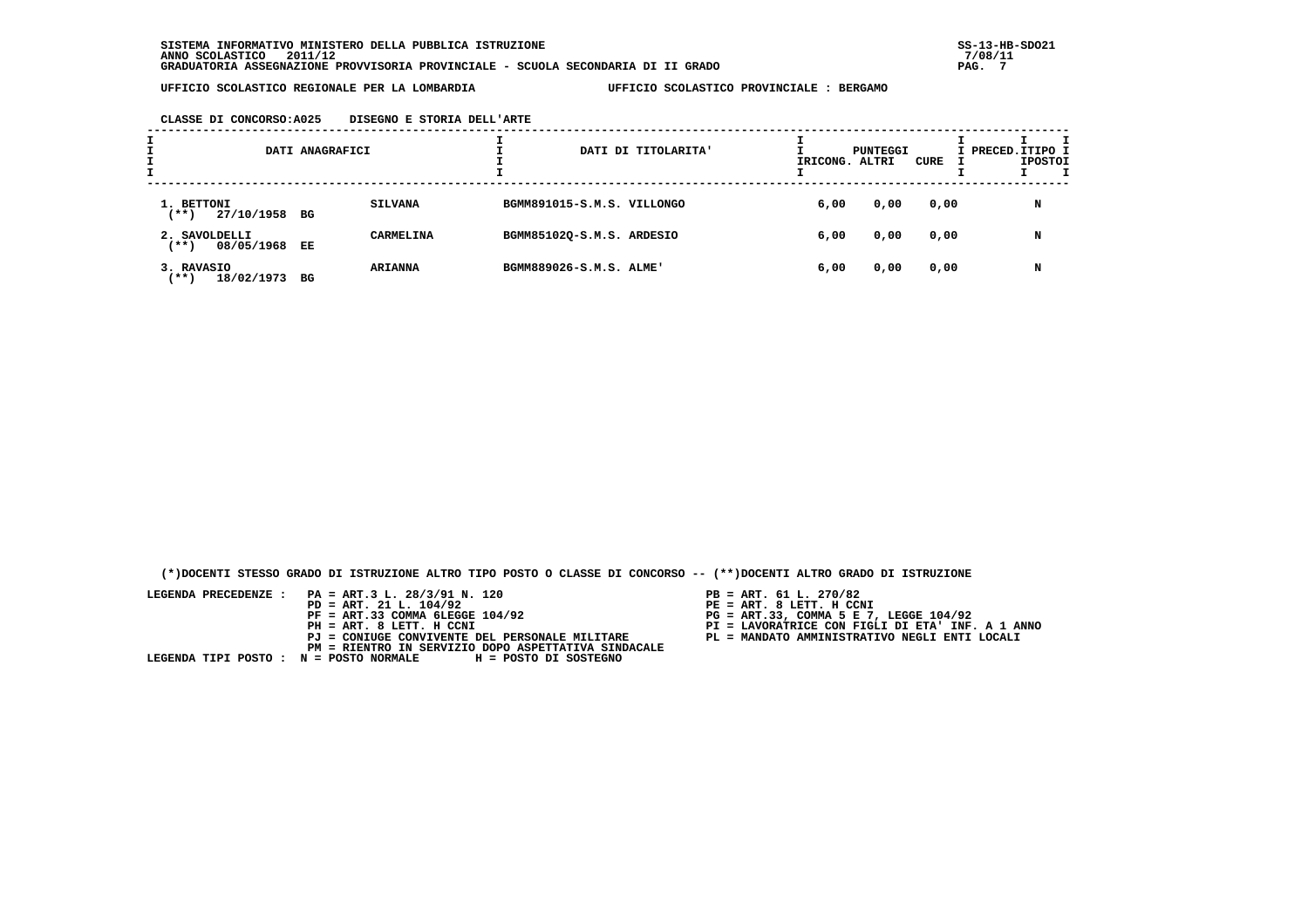**CLASSE DI CONCORSO:A029 EDUCAZIONE FISICA II GRADO**

| DATI ANAGRAFICI             |    |                | DATI DI TITOLARITA'           | IRICONG. | PUNTEGGI<br>ALTRI | CURE | I PRECED. ITIPO I | <b>IPOSTOI</b> |   |  |
|-----------------------------|----|----------------|-------------------------------|----------|-------------------|------|-------------------|----------------|---|--|
| 1. PALMERI<br>13/09/1961 CL |    | <b>ROSANNA</b> | BGRI003014-"BETTY AMBIVERI"   |          | 12,00             | 6,00 | 0,00              |                | N |  |
| 2. ROSANO<br>11/10/1964     | MТ | PIERO ANTONIO  | BGRH020009-"ALFREDO SONZOGNI" |          | 6,00              | 0,00 | 0,00              |                | N |  |

 **(\*)DOCENTI STESSO GRADO DI ISTRUZIONE ALTRO TIPO POSTO O CLASSE DI CONCORSO -- (\*\*)DOCENTI ALTRO GRADO DI ISTRUZIONE**

- 
- 
- 
- 
-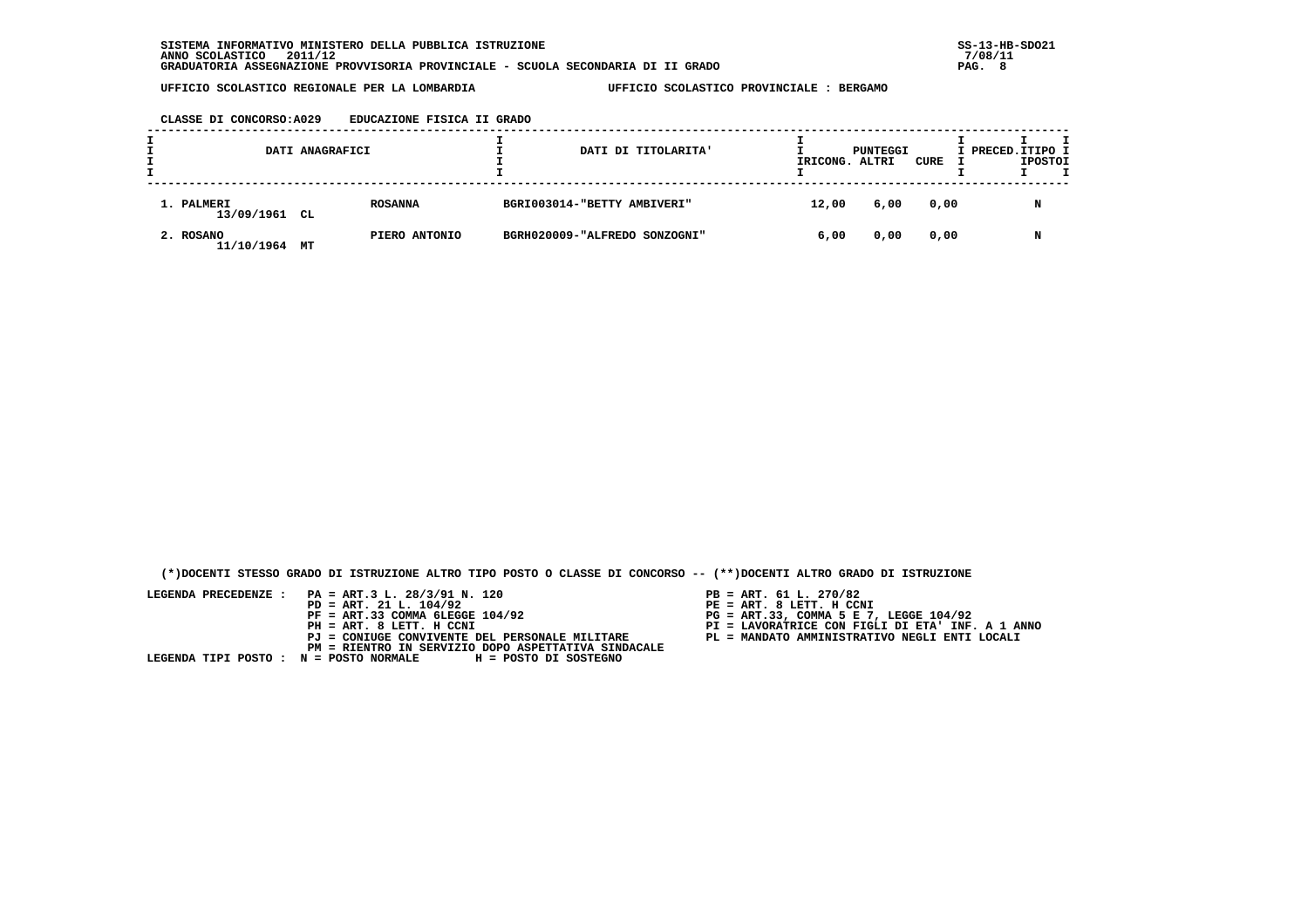## **CLASSE DI CONCORSO:A035 ELETTROTECNICA ED APPLICAZIONI**

|                          | DATI ANAGRAFICI | DATI DI TITOLARITA'            | IRICONG. | PUNTEGGI<br>ALTRI | CURE | I PRECED. ITIPO I | <b>IPOSTOI</b> |  |
|--------------------------|-----------------|--------------------------------|----------|-------------------|------|-------------------|----------------|--|
| 1. PASSONI<br>09/09/1966 | EZIO<br>BG      | BGTF036018-"GUGLIELMO MARCONI" | 9,00     | 3,00              | 0.00 |                   |                |  |

 **(\*)DOCENTI STESSO GRADO DI ISTRUZIONE ALTRO TIPO POSTO O CLASSE DI CONCORSO -- (\*\*)DOCENTI ALTRO GRADO DI ISTRUZIONE**

- PB = ART. 61 L. 270/82<br>PE = ART. 8 LETT. H CCNI
- 
- 
- 
-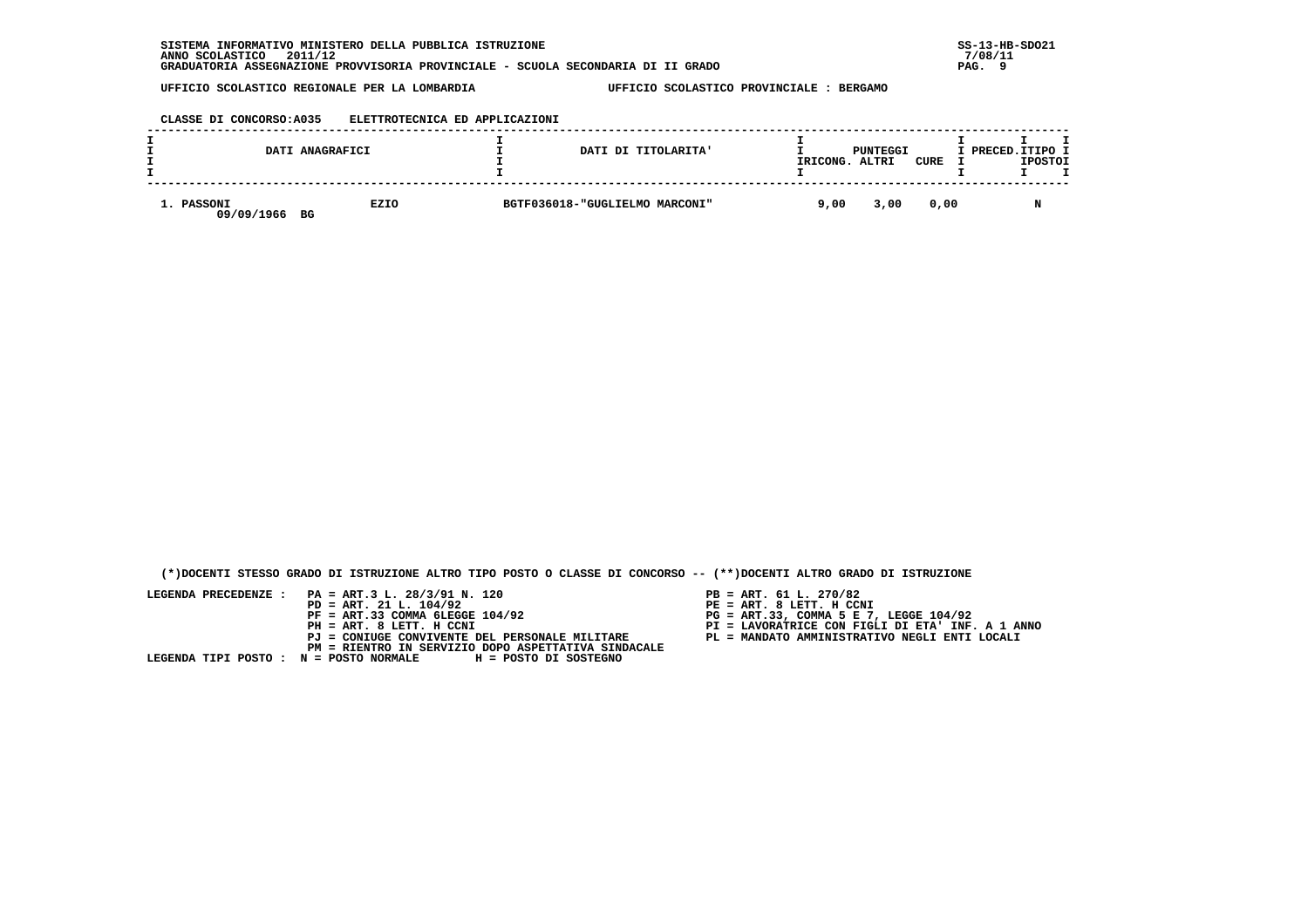**CLASSE DI CONCORSO:A036 FILOSOFIA,PSICOL. E SC.DELL'EDUCAZ.**

|  |                        | DATI ANAGRAFICI | DATI DI TITOLARITA'        | IRICONG. | PUNTEGGI<br>ALTRI | CURE | I PRECED.ITIPO I | <b>IPOSTOI</b> |  |
|--|------------------------|-----------------|----------------------------|----------|-------------------|------|------------------|----------------|--|
|  | GUIDUCCI<br>19/02/1969 | LUCIA<br>AN     | BGRC01401T-"LORENZO LOTTO" | 16,00    | 10,00             | 0,00 | PG               | N              |  |

 **(\*)DOCENTI STESSO GRADO DI ISTRUZIONE ALTRO TIPO POSTO O CLASSE DI CONCORSO -- (\*\*)DOCENTI ALTRO GRADO DI ISTRUZIONE**

- PB = ART. 61 L. 270/82<br>PE = ART. 8 LETT. H CCNI
- 
- 
- 
-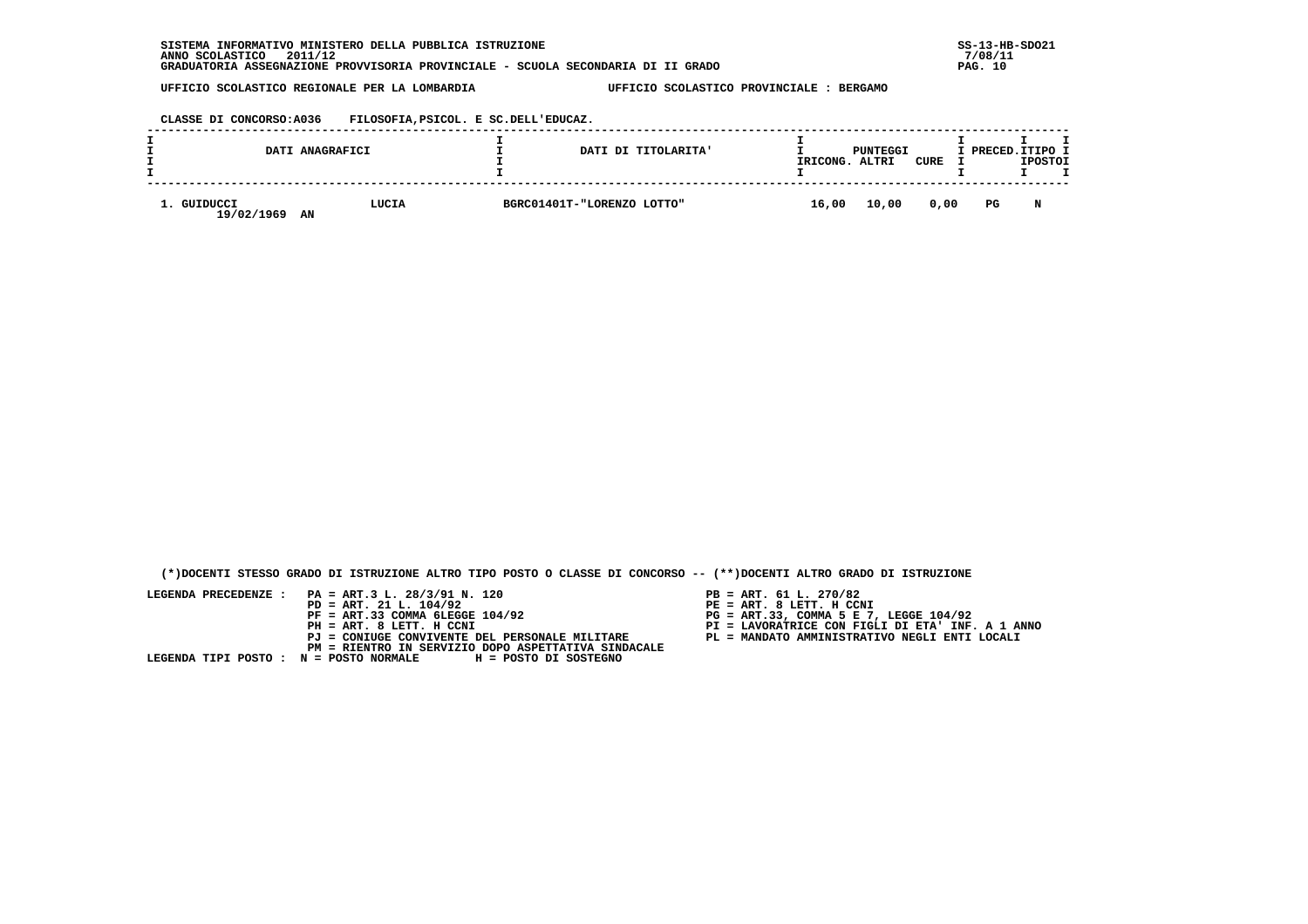**CLASSE DI CONCORSO:A037 FILOSOFIA E STORIA**

| DATI ANAGRAFICI<br>DATI DI TITOLARITA' |    |               | IRICONG. ALTRI | PUNTEGGI                        | CURE  | I PRECED.ITIPO I | <b>IPOSTOI</b> |     |   |  |
|----------------------------------------|----|---------------|----------------|---------------------------------|-------|------------------|----------------|-----|---|--|
| 1. ANTONINI<br>26/01/1963 MI           |    | LUCIA         |                | BGPS02401X-"LORENZO FEDERICI"   | 13,00 | 7,00             | 0,00           | PF. | N |  |
| 2. FACCHETTI<br>20/11/1968             | BG | <b>ENRICO</b> |                | BGPM03401G-"DON LORENZO MILANI" | 6,00  | 0,00             | 0,00           |     | N |  |

 **(\*)DOCENTI STESSO GRADO DI ISTRUZIONE ALTRO TIPO POSTO O CLASSE DI CONCORSO -- (\*\*)DOCENTI ALTRO GRADO DI ISTRUZIONE**

- 
- 
- 
- 
-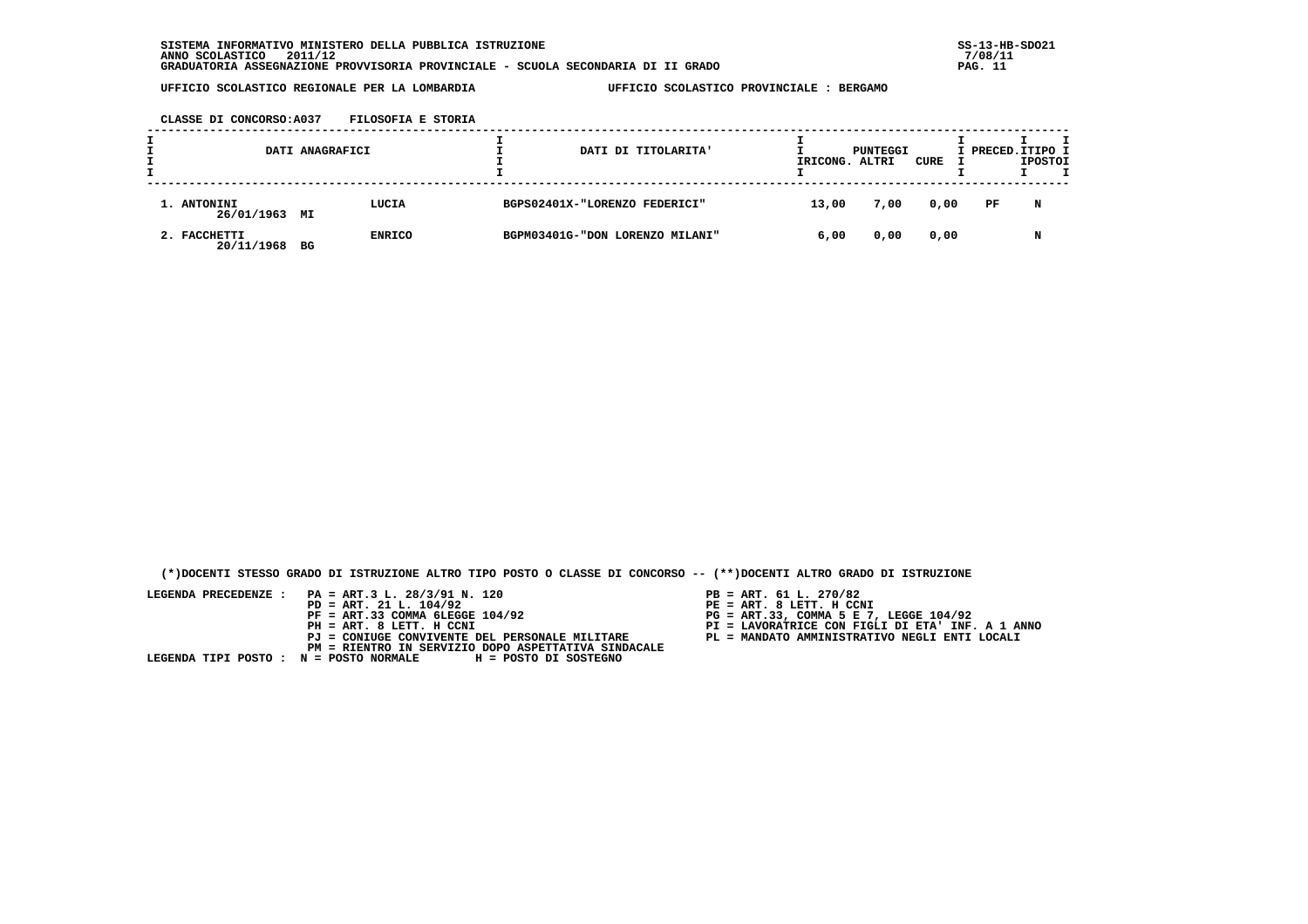| INFORMATIVO MINISTERO DELLA PUBBLICA ISTRUZIONE<br><b>SISTEMA</b>                | $SS-13-HE$ |
|----------------------------------------------------------------------------------|------------|
| 2011/12<br>ANNO SCOLASTICO                                                       | 7/08/11    |
| GRADUATORIA ASSEGNAZIONE PROVVISORIA PROVINCIALE - SCUOLA SECONDARIA DI II GRADO | PAG.       |

 **CLASSE DI CONCORSO:A038 FISICA**

| DATI ANAGRAFICI               |                | DATI DI TITOLARITA'             | IRICONG. | PUNTEGGI<br>ALTRI | CURE | I PRECED. ITIPO I<br><b>IPOSTOI</b> |
|-------------------------------|----------------|---------------------------------|----------|-------------------|------|-------------------------------------|
| 1. RANDO<br>24/06/1966<br>. ж | GIOVANNI<br>MЕ | BGPM03401G-"DON LORENZO MILANI" | 12,00    | 6,00              | 0,00 |                                     |

 **(\*)DOCENTI STESSO GRADO DI ISTRUZIONE ALTRO TIPO POSTO O CLASSE DI CONCORSO -- (\*\*)DOCENTI ALTRO GRADO DI ISTRUZIONE**

- PB = ART. 61 L. 270/82<br>PE = ART. 8 LETT. H CCNI
- 
- 
- 
-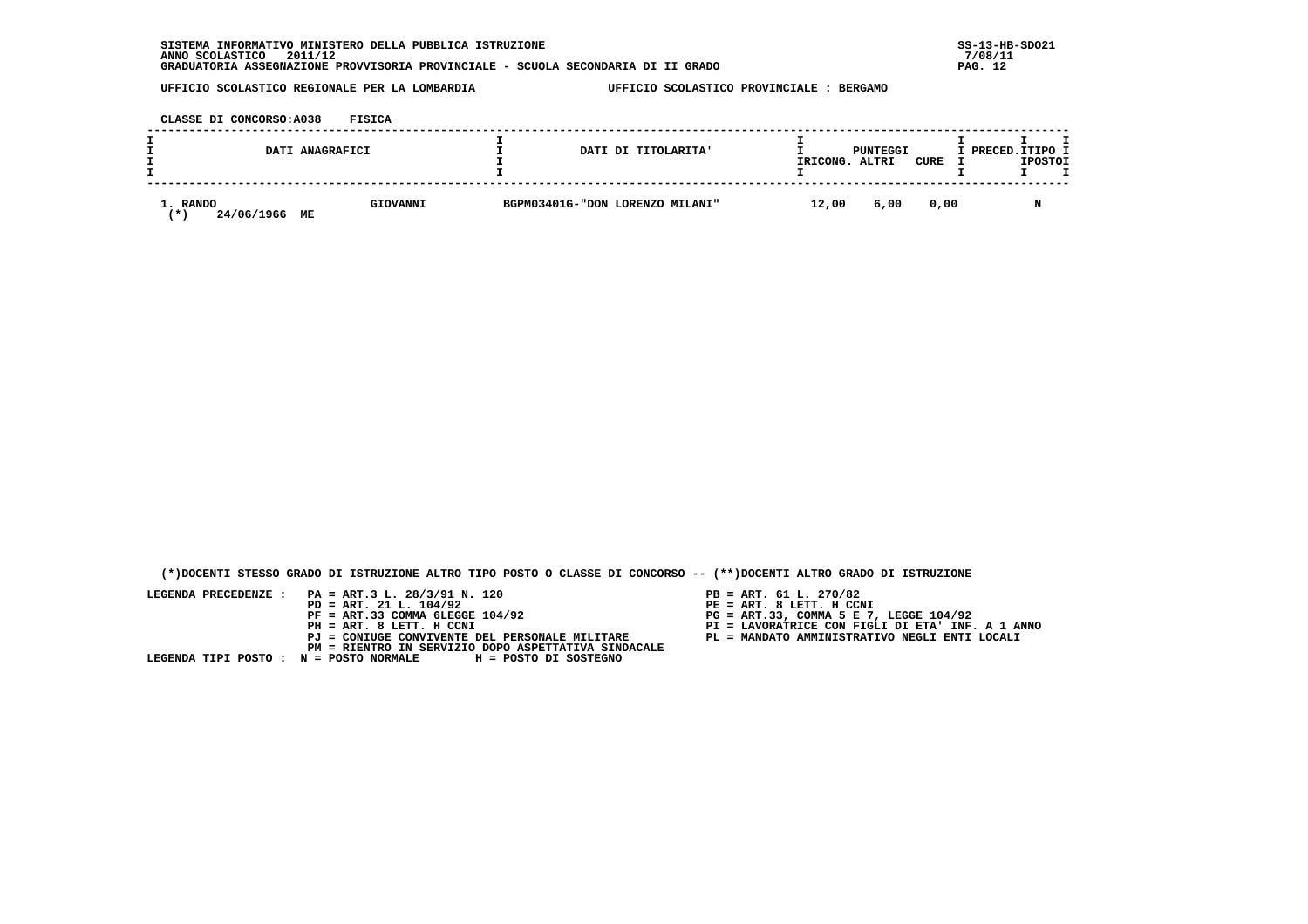**CLASSE DI CONCORSO:A040 IGIENE,ANAT.,FIS.,PAT.GEN.E APP.MA.**

|  |                      | DATI ANAGRAFICI | DATI DI TITOLARITA'             | IRICONG. | PUNTEGGI<br>ALTRI | CURE | I PRECED.ITIPO I | <b>IPOSTOI</b> |  |
|--|----------------------|-----------------|---------------------------------|----------|-------------------|------|------------------|----------------|--|
|  | VENDER<br>20/09/1953 | TIZIANA<br>BG   | BGRF02601T-"MAMOLI" PROF.DIURNO | 6,00     | 0,00              | 0,00 |                  | M              |  |

 **(\*)DOCENTI STESSO GRADO DI ISTRUZIONE ALTRO TIPO POSTO O CLASSE DI CONCORSO -- (\*\*)DOCENTI ALTRO GRADO DI ISTRUZIONE**

- PB = ART. 61 L. 270/82<br>PE = ART. 8 LETT. H CCNI
- 
- 
- 
-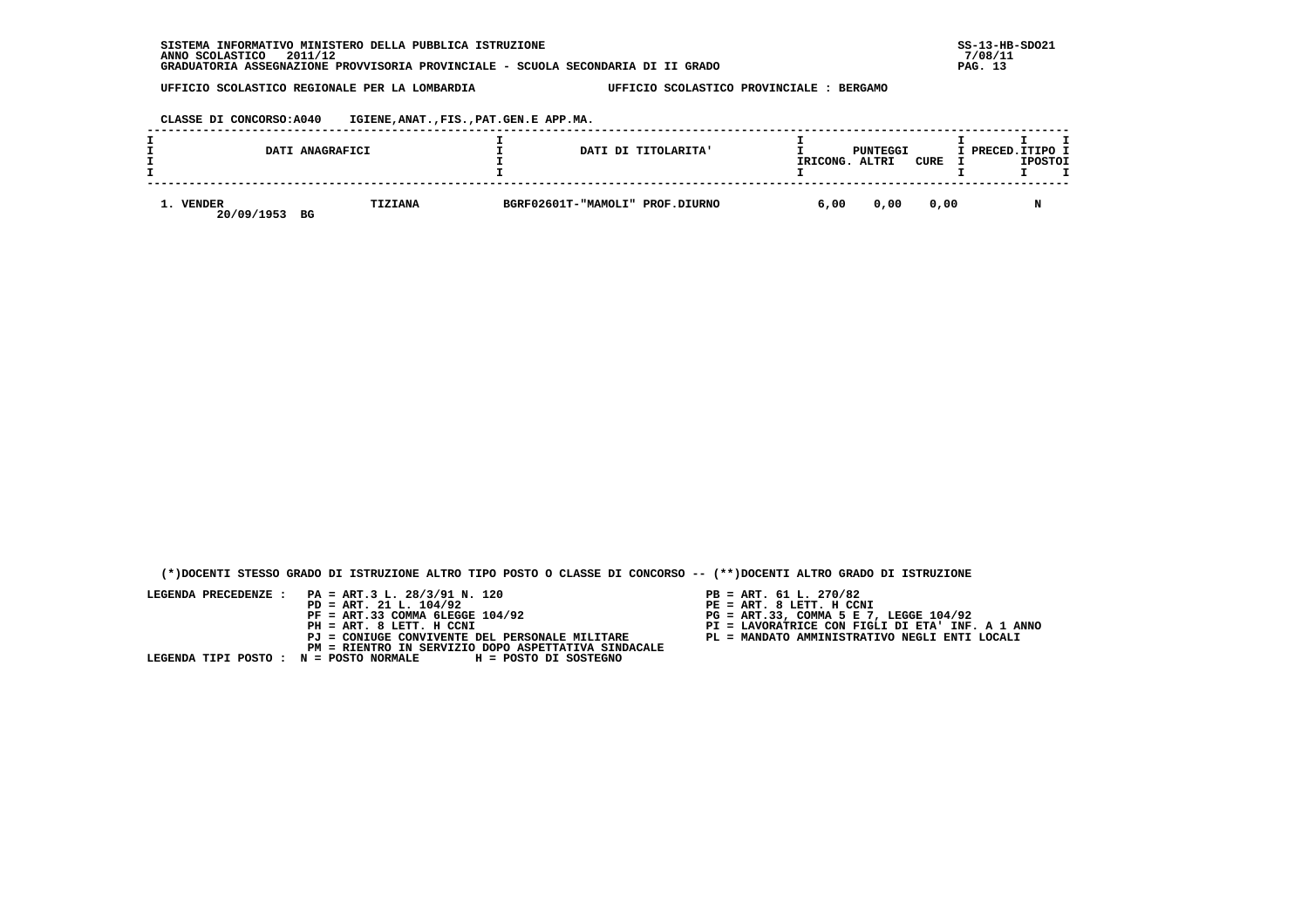**CLASSE DI CONCORSO:A047 MATEMATICA**

|   |                                 | DATI ANAGRAFICI |                | DATI DI TITOLARITA'                 | IRICONG. ALTRI | PUNTEGGI | CURE | I PRECED. ITIPO I | <b>IPOSTOI</b> |  |
|---|---------------------------------|-----------------|----------------|-------------------------------------|----------------|----------|------|-------------------|----------------|--|
| I |                                 |                 |                |                                     |                |          |      |                   |                |  |
|   | 1. BAGATTINI<br>08/12/1972 BG   |                 | <b>SIMONA</b>  | BGPS02000G-"FILIPPO LUSSANA"        | 24,00          | 18,00    | 0,00 |                   | N              |  |
|   | 2. CORDARO<br>25/02/1966        | MЕ              | <b>CARMELA</b> | BGRI023019-"SERAFINO RIVA"          | 9,00           | 3,00     | 0,00 |                   | N              |  |
|   | 3. ZAMMARETTI<br>17/01/1965 BG  |                 | <b>MAURO</b>   | BGRH01000P- DI SAN PELLEGRINO TERME | 6,00           | 0,00     | 0,00 |                   | N              |  |
|   | 4. RANDO<br>24/06/1966<br>( * ) | МE              | GIOVANNI       | BGPM03401G-"DON LORENZO MILANI"     | 12,00          | 6,00     | 0,00 |                   | N              |  |

 **(\*)DOCENTI STESSO GRADO DI ISTRUZIONE ALTRO TIPO POSTO O CLASSE DI CONCORSO -- (\*\*)DOCENTI ALTRO GRADO DI ISTRUZIONE**

- 
- 
- 
- 
-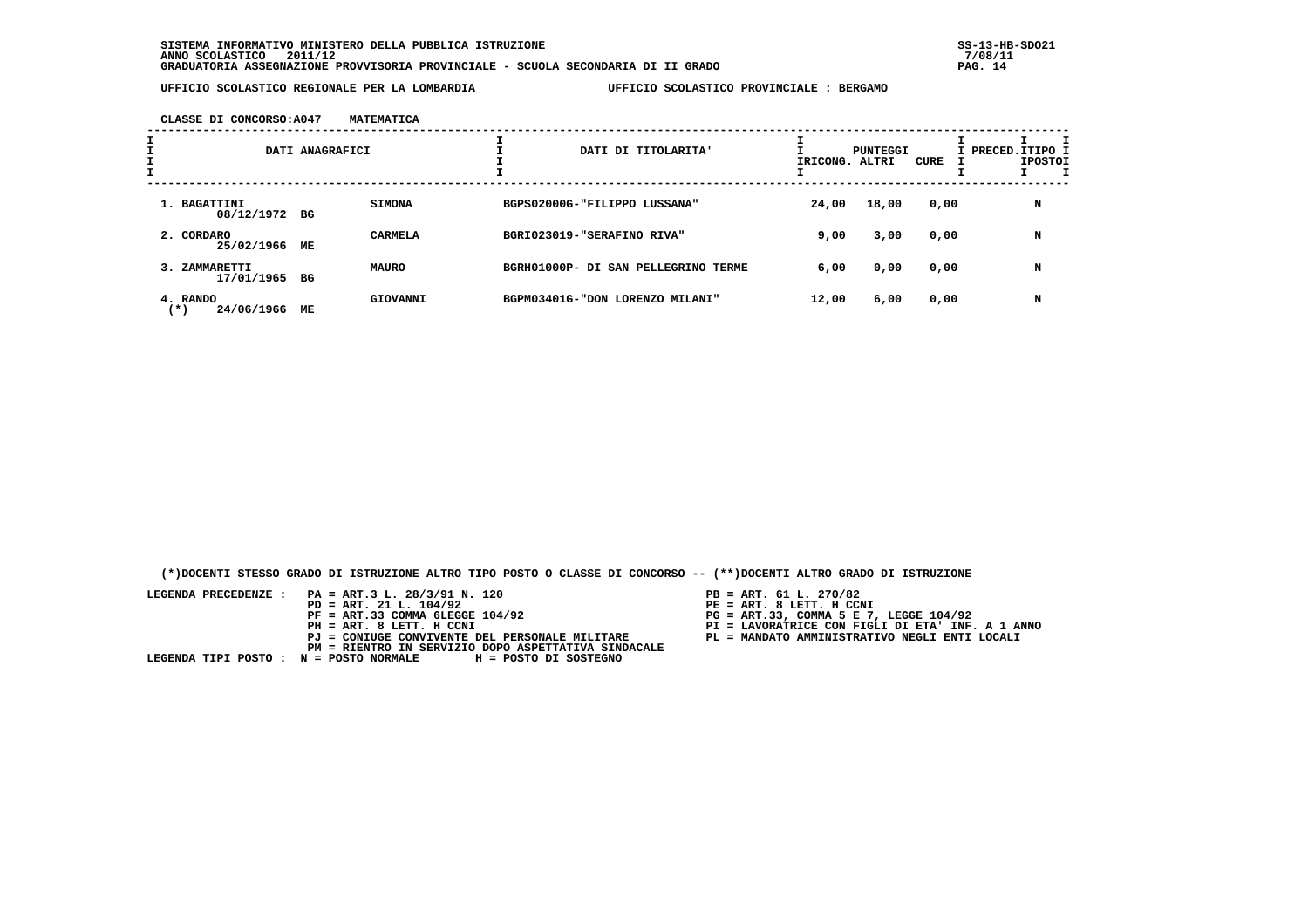**CLASSE DI CONCORSO:A048 MATEMATICA APPLICATA**

| DATI ANAGRAFICI<br>DATI DI TITOLARITA' |    |                 | IRICONG. ALTRI | PUNTEGGI                     | CURE | I PRECED.ITIPO I | <b>IPOSTOI</b> | T |   |  |
|----------------------------------------|----|-----------------|----------------|------------------------------|------|------------------|----------------|---|---|--|
| 1. FORESTI<br>23/11/1962 BG            |    | FULVIA          |                | BGTD014015- "LORENZO LOTTO"  | 9,00 | 3,00             | 0,00           |   | N |  |
| 2. VITELLO<br>26/12/1955               | CT | <b>CALOGERA</b> |                | BGTD02000B-GUGLIELMO OBERDAN | 6,00 | 0,00             | 0,00           |   | N |  |

 **(\*)DOCENTI STESSO GRADO DI ISTRUZIONE ALTRO TIPO POSTO O CLASSE DI CONCORSO -- (\*\*)DOCENTI ALTRO GRADO DI ISTRUZIONE**

- PB = ART. 61 L. 270/82<br>PE = ART. 8 LETT. H CCNI
- 
- 
- 
-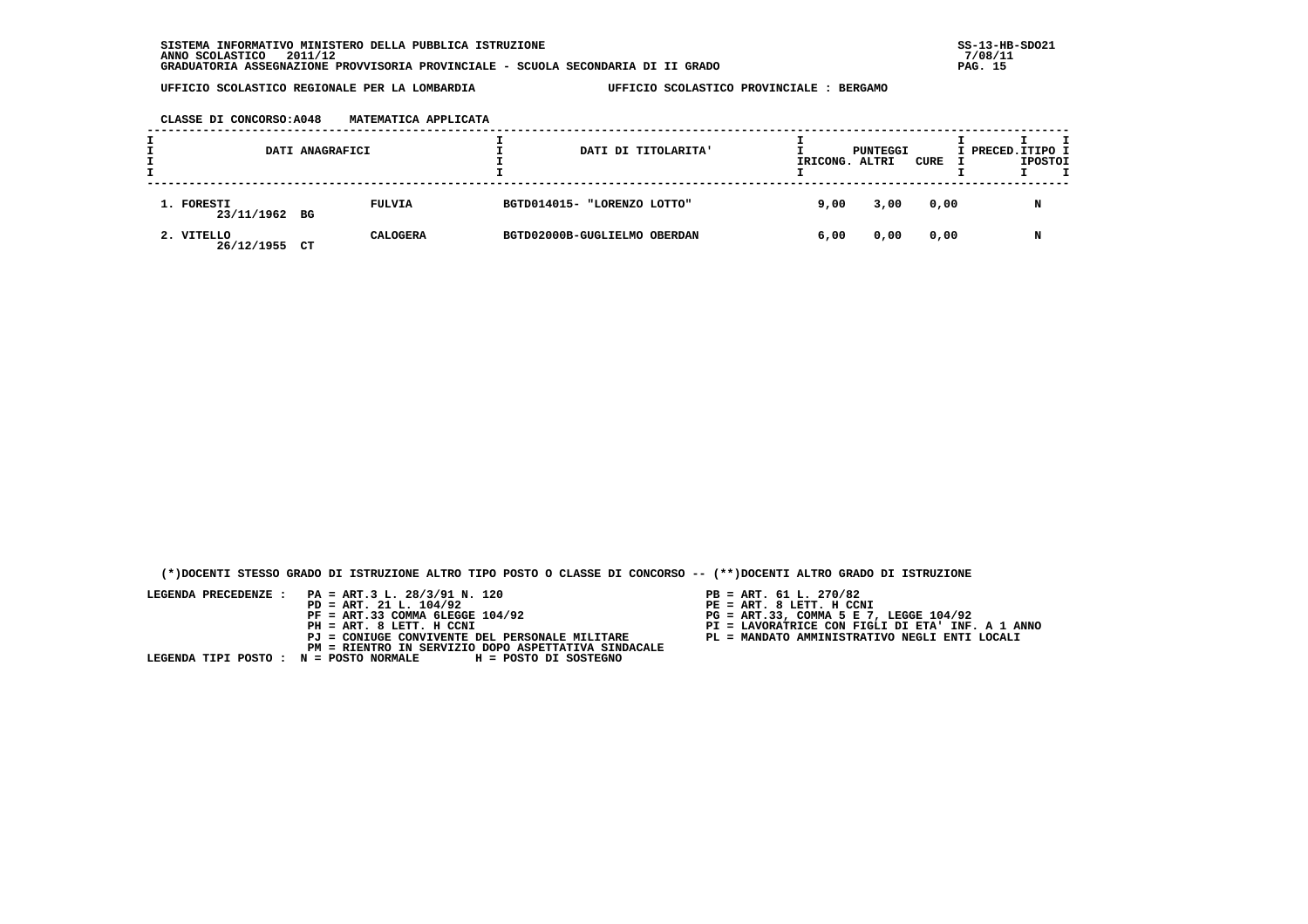|  | CLASSE DI CONCORSO: A049 | MATEMATICA E FISICA |  |  |
|--|--------------------------|---------------------|--|--|
|  |                          |                     |  |  |

|                               | DATI ANAGRAFICI |                | DATI DI TITOLARITA'              | IRICONG. ALTRI | PUNTEGGI | CURE | I PRECED. ITIPO I | <b>IPOSTOI</b> |  |
|-------------------------------|-----------------|----------------|----------------------------------|----------------|----------|------|-------------------|----------------|--|
| 1. BONICELLI<br>03/10/1966 BG |                 | <b>ROBERTA</b> | BGPS01301D-"DAVID MARIA TUROLDO" | 9,00           | 3,00     | 0,00 | PD                | N              |  |
| 2. BIROLINI<br>03/09/1968 BG  |                 | CLAUDIO        | BGPS02401X-"LORENZO FEDERICI"    | 10,00          | 4,00     | 0,00 | PI.               | N              |  |
| 3. RANDO<br>24/06/1966        | МE              | GIOVANNI       | BGPM03401G-"DON LORENZO MILANI"  | 12,00          | 6,00     | 0,00 |                   | N              |  |

 **(\*)DOCENTI STESSO GRADO DI ISTRUZIONE ALTRO TIPO POSTO O CLASSE DI CONCORSO -- (\*\*)DOCENTI ALTRO GRADO DI ISTRUZIONE**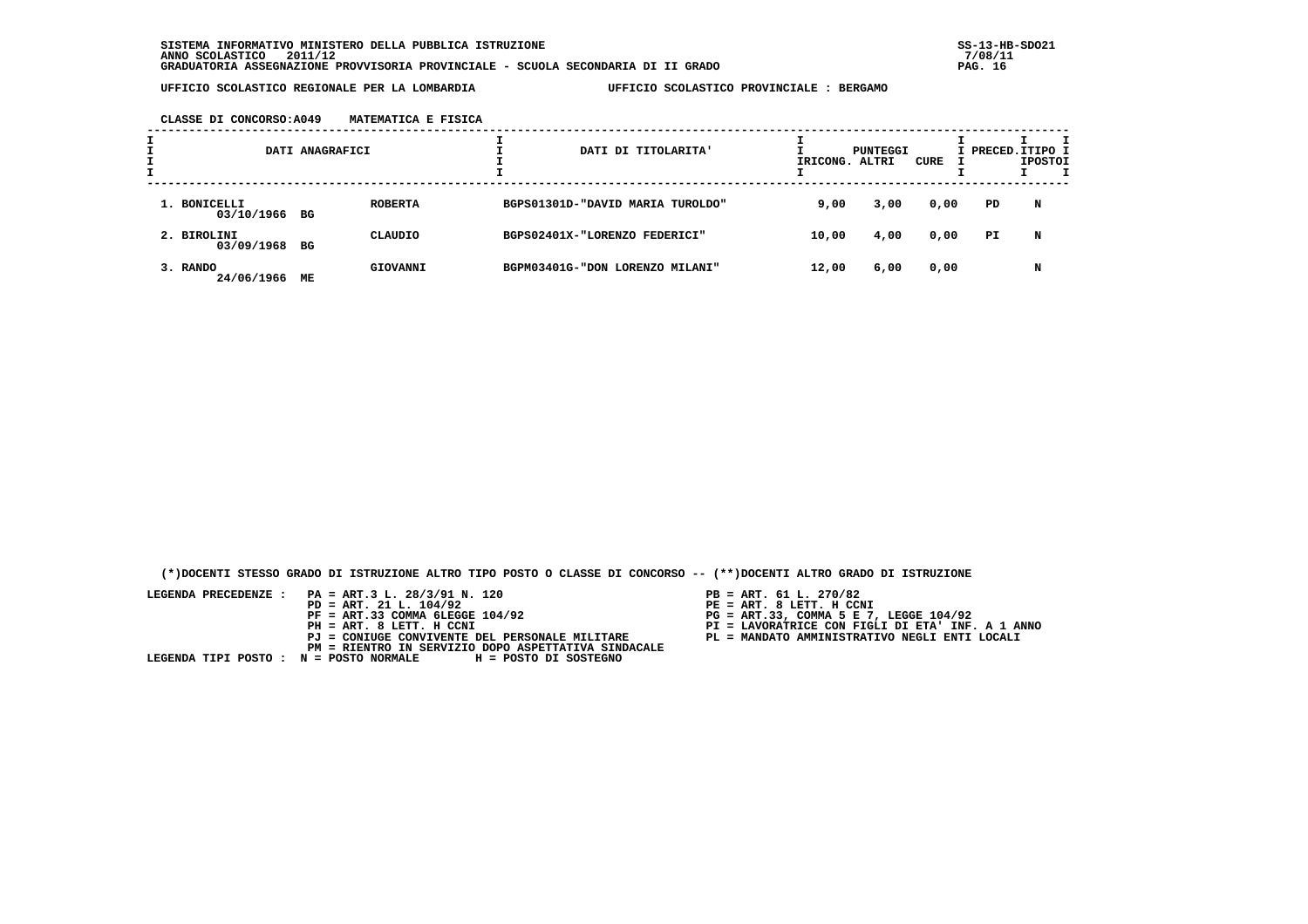|  |  | CLASSE DI CONCORSO: A050 | LETTERE IST. ISTR. SECOND. DI II GR. |  |  |  |  |  |
|--|--|--------------------------|--------------------------------------|--|--|--|--|--|
|--|--|--------------------------|--------------------------------------|--|--|--|--|--|

| I |                              | DATI ANAGRAFICI |                | DATI DI TITOLARITA'              |      | PUNTEGGI<br>IRICONG. ALTRI | CURE |    | I PRECED. ITIPO I<br><b>IPOSTOI</b> |
|---|------------------------------|-----------------|----------------|----------------------------------|------|----------------------------|------|----|-------------------------------------|
|   | 1. ACCOLLA<br>25/11/1964 CT  |                 | <b>DANIELA</b> | BGRI01301P-"DAVID MARIA TUROLDO" | 6,00 | 0,00                       | 0,00 | PG | N                                   |
|   | 2. PICCARDI<br>15/08/1952 SV |                 | <b>ADRIANO</b> | BGRC033017-"ZENALE E BUTINONE"   | 9,00 | 3,00                       | 0,00 |    | N                                   |
|   | 3. MARTINELLI<br>25/08/1969  | BG              | <b>SIMONA</b>  | BGRC01401T-"LORENZO LOTTO"       | 6,00 | 0,00                       | 0,00 |    | N                                   |
|   | 4. CIANCIA<br>26/06/1973     | SA              | <b>RITA</b>    | BGTD006016-"GIAMBATTISTA RUBINI" | 6,00 | 0,00                       | 0,00 |    | N                                   |

 **(\*)DOCENTI STESSO GRADO DI ISTRUZIONE ALTRO TIPO POSTO O CLASSE DI CONCORSO -- (\*\*)DOCENTI ALTRO GRADO DI ISTRUZIONE**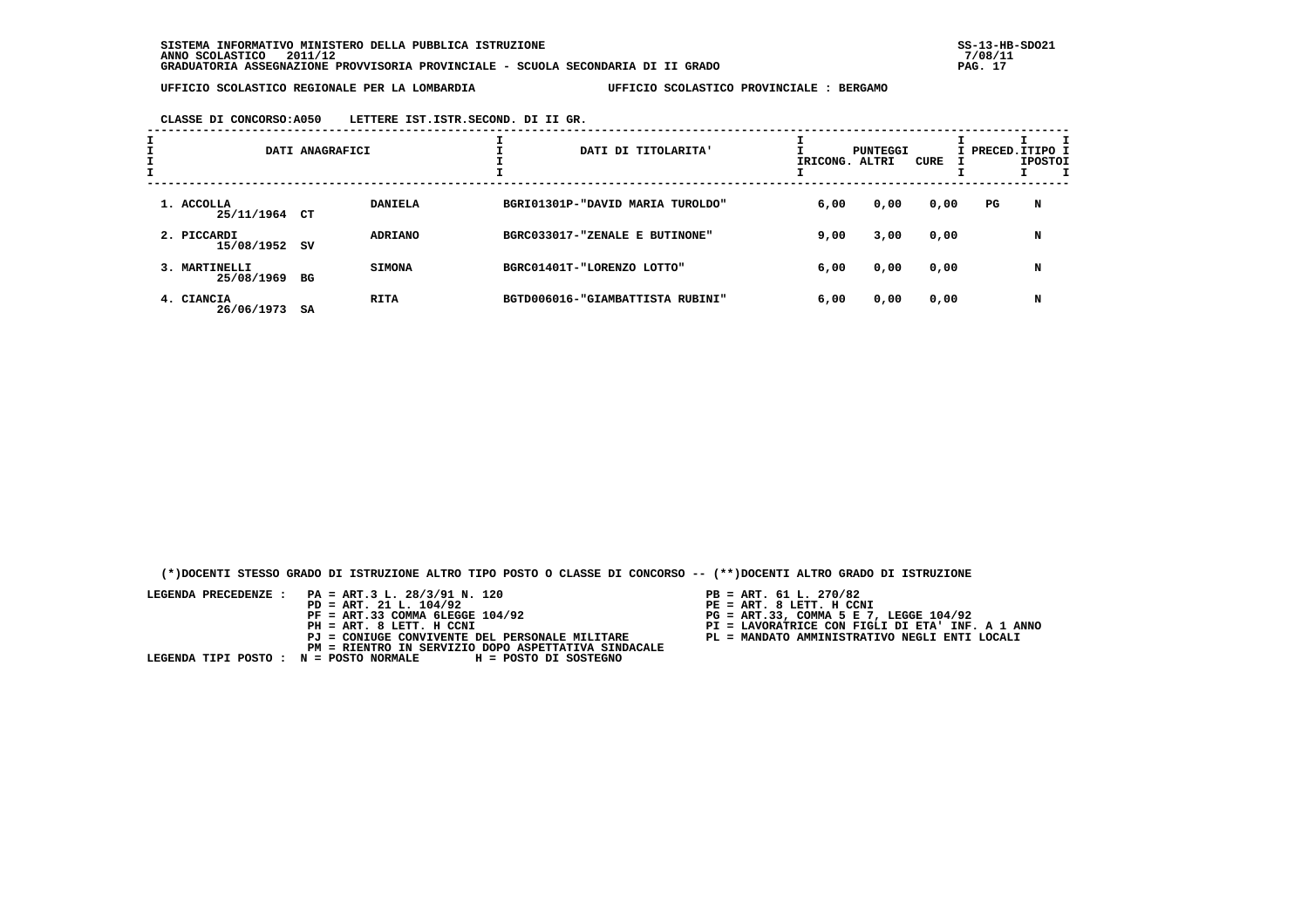**CLASSE DI CONCORSO:A051 LETTERE,LATINO NEI LICEI E IST.MAG.**

|                        | DATI ANAGRAFICI | DATI DI TITOLARITA'             | IRICONG. | PUNTEGGI<br>ALTRI | CURE | I PRECED.ITIPO I<br><b>IPOSTOI</b> |
|------------------------|-----------------|---------------------------------|----------|-------------------|------|------------------------------------|
| 1. DOTTI<br>02/10/1971 | CLAUDIO<br>BG   | BGPM03401G-"DON LORENZO MILANI" | 6,00     | 0,00              | 0,00 |                                    |

 **(\*)DOCENTI STESSO GRADO DI ISTRUZIONE ALTRO TIPO POSTO O CLASSE DI CONCORSO -- (\*\*)DOCENTI ALTRO GRADO DI ISTRUZIONE**

- PB = ART. 61 L. 270/82<br>PE = ART. 8 LETT. H CCNI
- 
- 
- 
-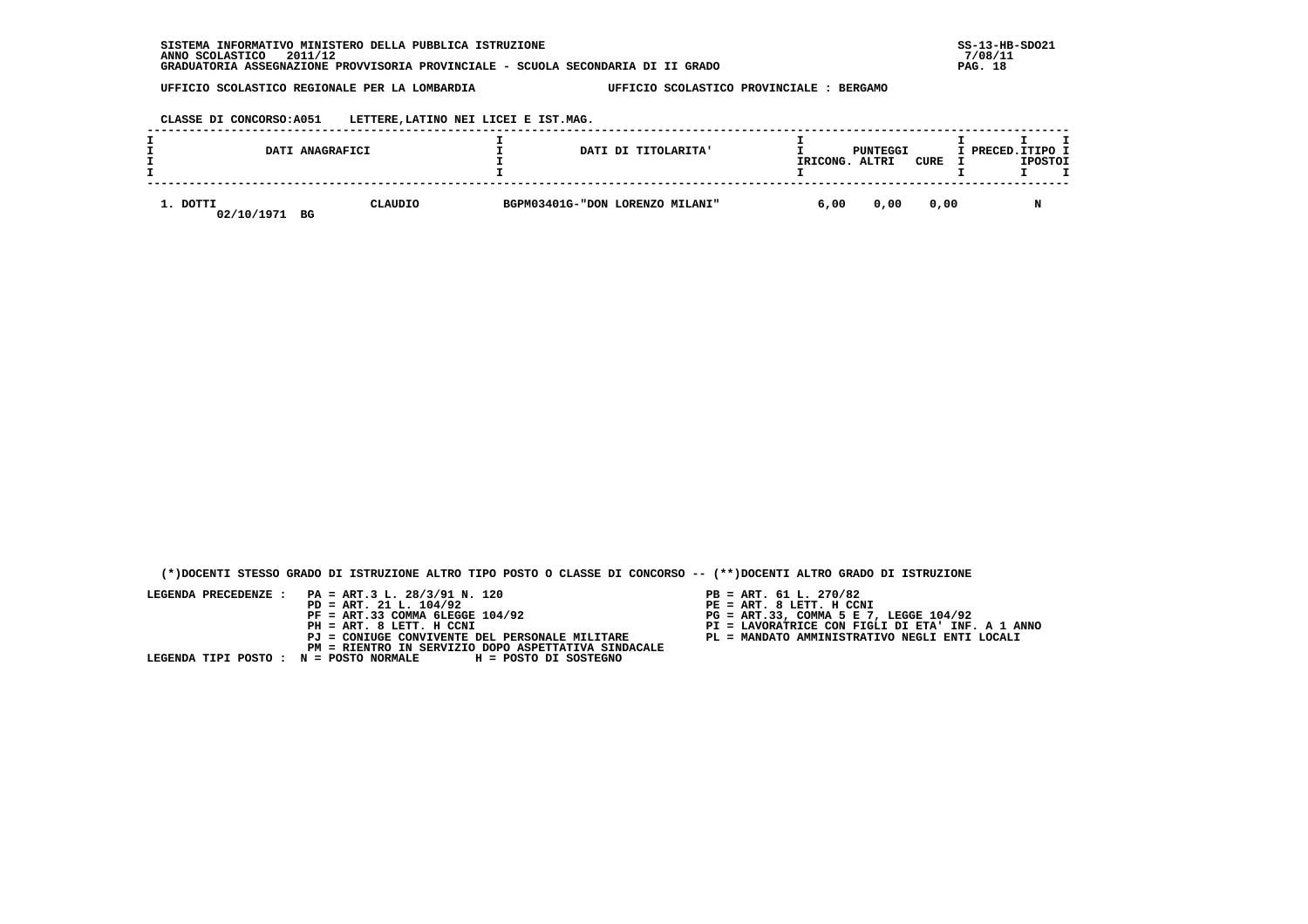| INFORMATIVO MINISTERO DELLA PUBBLICA ISTRUZIONE<br><b>SISTEMA</b>                | $SS-13-HE$ |
|----------------------------------------------------------------------------------|------------|
| 2011/12<br>ANNO SCOLASTICO                                                       | 7/08/11    |
| GRADUATORIA ASSEGNAZIONE PROVVISORIA PROVINCIALE - SCUOLA SECONDARIA DI II GRADO | 19<br>PAG. |

 **CLASSE DI CONCORSO:A058 SC.E MEC.AGR.E T.GEST.AZ.,FIT.,ENT.**

|                           | DATI ANAGRAFICI        | DATI DI TITOLARITA'          | IRICONG. | PUNTEGGI<br>ALTRI | CURE | I PRECED. ITIPO I<br><b>IPOSTOI</b> |
|---------------------------|------------------------|------------------------------|----------|-------------------|------|-------------------------------------|
| SANDRINELLI<br>18/03/1961 | <b>MARIAROSA</b><br>BG | BGTA02701R-"GAETANO CANTONI" | 6,00     | 0,00              | 0.00 | M                                   |

 **(\*)DOCENTI STESSO GRADO DI ISTRUZIONE ALTRO TIPO POSTO O CLASSE DI CONCORSO -- (\*\*)DOCENTI ALTRO GRADO DI ISTRUZIONE**

- PB = ART. 61 L. 270/82<br>PE = ART. 8 LETT. H CCNI
- 
- 
- 
-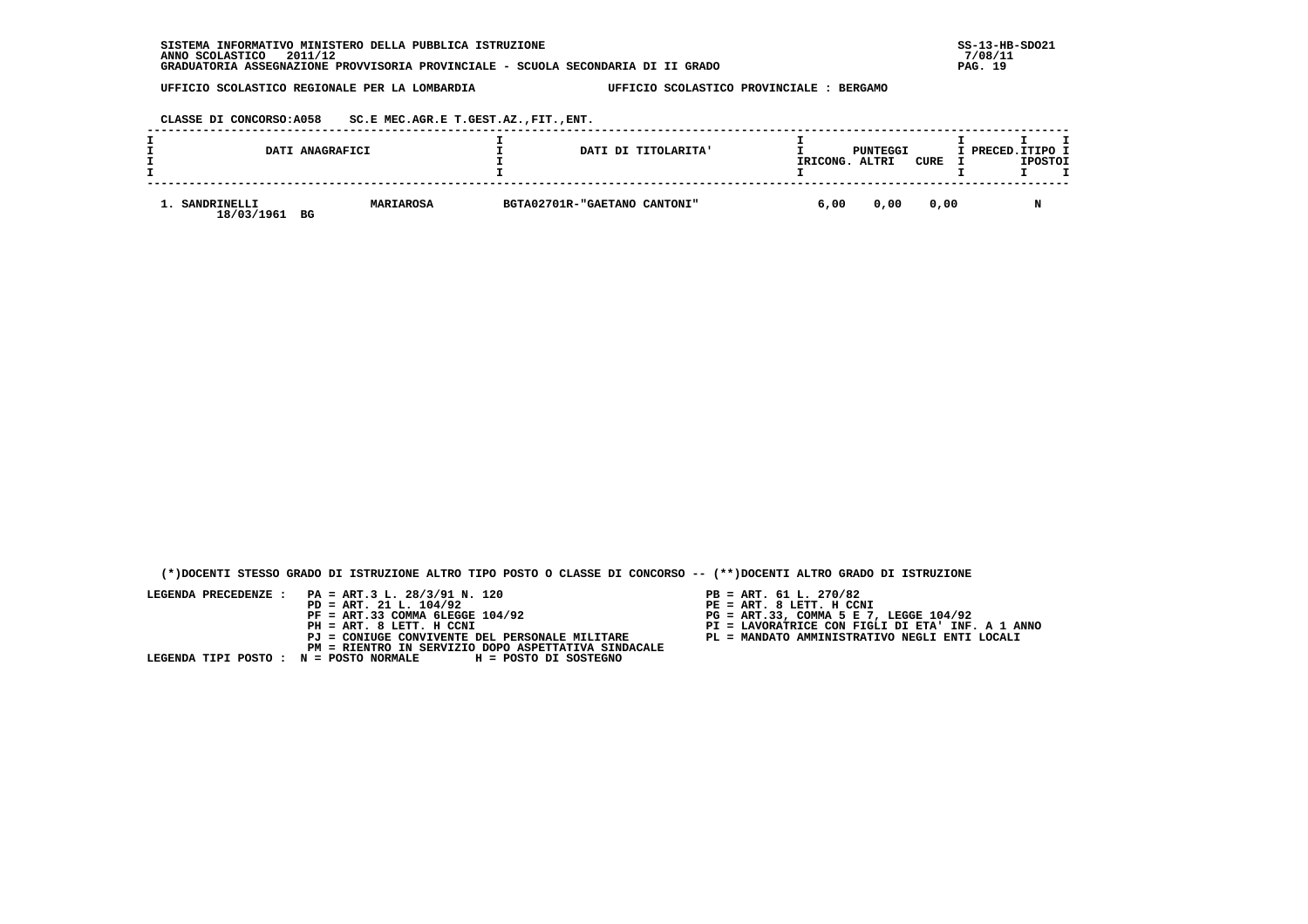| INFORMATIVO MINISTERO DELLA PUBBLICA ISTRUZIONE<br><b>SISTEMA</b>                | $SS-13-HE$   |
|----------------------------------------------------------------------------------|--------------|
| 2011/12<br>ANNO SCOLASTICO                                                       | 7/08/11      |
| GRADUATORIA ASSEGNAZIONE PROVVISORIA PROVINCIALE - SCUOLA SECONDARIA DI II GRADO | - 20<br>PAG. |

 **CLASSE DI CONCORSO:A060 SC.NA.,CH.,GEOG.,MIC.**

| DATI ANAGRAFICI                   |                 | DATI DI TITOLARITA'           | IRICONG. | PUNTEGGI<br>ALTRI | CURE | I PRECED.ITIPO I | <b>IPOSTOI</b> |  |
|-----------------------------------|-----------------|-------------------------------|----------|-------------------|------|------------------|----------------|--|
| 1. MARTIGNONE<br>22/04/1964<br>TO | <b>STEFANIA</b> | BGPM024011-"LORENZO FEDERICI" | 10,00    | 4,00              | 0.00 |                  |                |  |

 **(\*)DOCENTI STESSO GRADO DI ISTRUZIONE ALTRO TIPO POSTO O CLASSE DI CONCORSO -- (\*\*)DOCENTI ALTRO GRADO DI ISTRUZIONE**

- PB = ART. 61 L. 270/82<br>PE = ART. 8 LETT. H CCNI
- 
- 
- 
-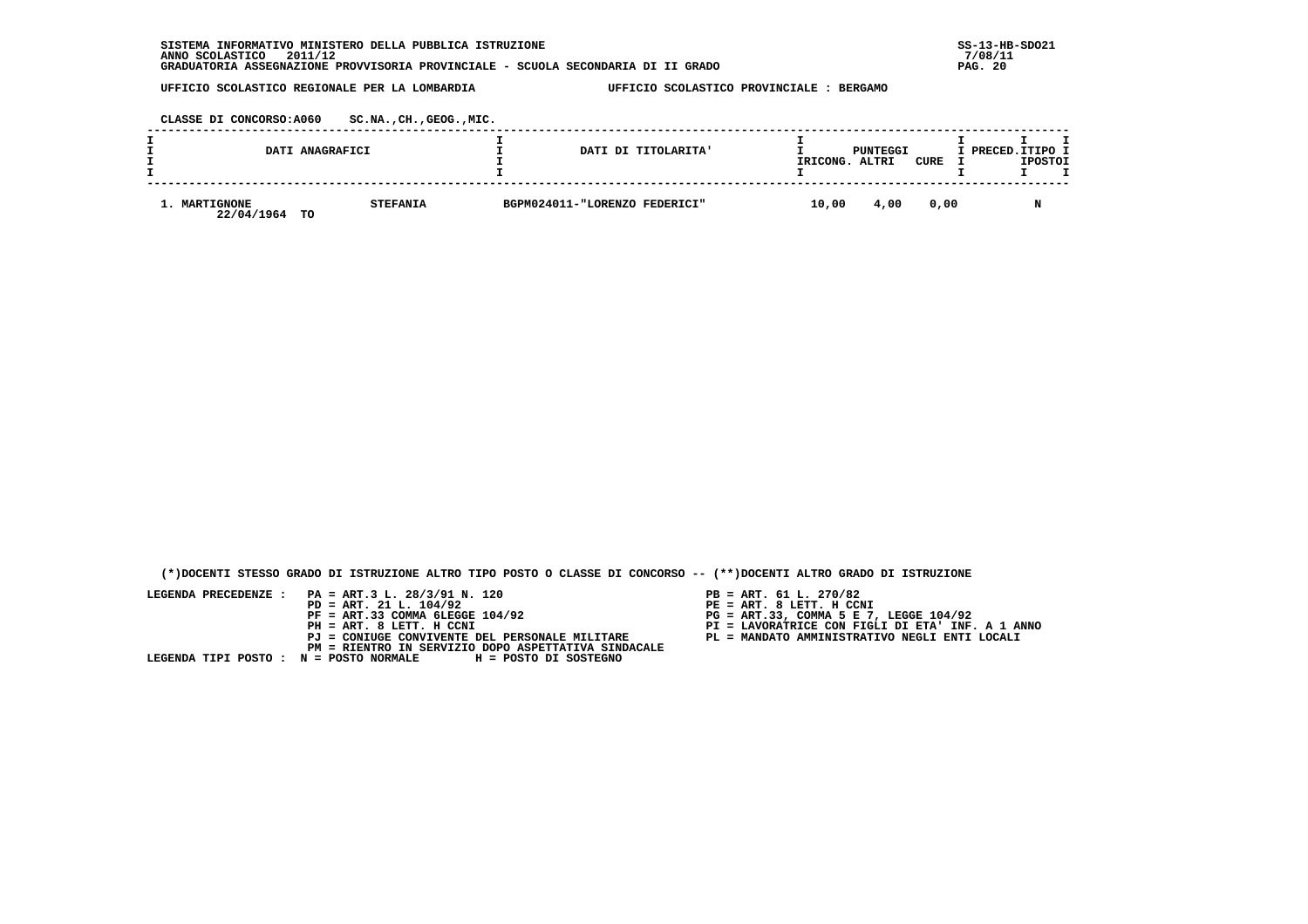| INFORMATIVO MINISTERO DELLA PUBBLICA ISTRUZIONE<br><b>SISTEMA</b>                | $SS-13-HE$  |
|----------------------------------------------------------------------------------|-------------|
| 2011/12<br>ANNO SCOLASTICO                                                       | 7/08/11     |
| GRADUATORIA ASSEGNAZIONE PROVVISORIA PROVINCIALE - SCUOLA SECONDARIA DI II GRADO | -21<br>PAG. |

 **CLASSE DI CONCORSO:A061 STORIA DELL'ARTE**

|                        | DATI ANAGRAFICI       | DATI DI TITOLARITA'       | IRICONG. | PUNTEGGI<br>ALTRI | CURE | I PRECED.ITIPO I | <b>IPOSTOI</b> |  |
|------------------------|-----------------------|---------------------------|----------|-------------------|------|------------------|----------------|--|
| 1. LOVAT<br>26/02/1967 | <b>STEFANIA</b><br>TV | BGSL001014-"DECIO CELERI" | 12,00    | 6,00              | 0,00 |                  |                |  |

 **(\*)DOCENTI STESSO GRADO DI ISTRUZIONE ALTRO TIPO POSTO O CLASSE DI CONCORSO -- (\*\*)DOCENTI ALTRO GRADO DI ISTRUZIONE**

- 
- PB = ART. 61 L. 270/82<br>PE = ART. 8 LETT. H CCNI
- 
- 
-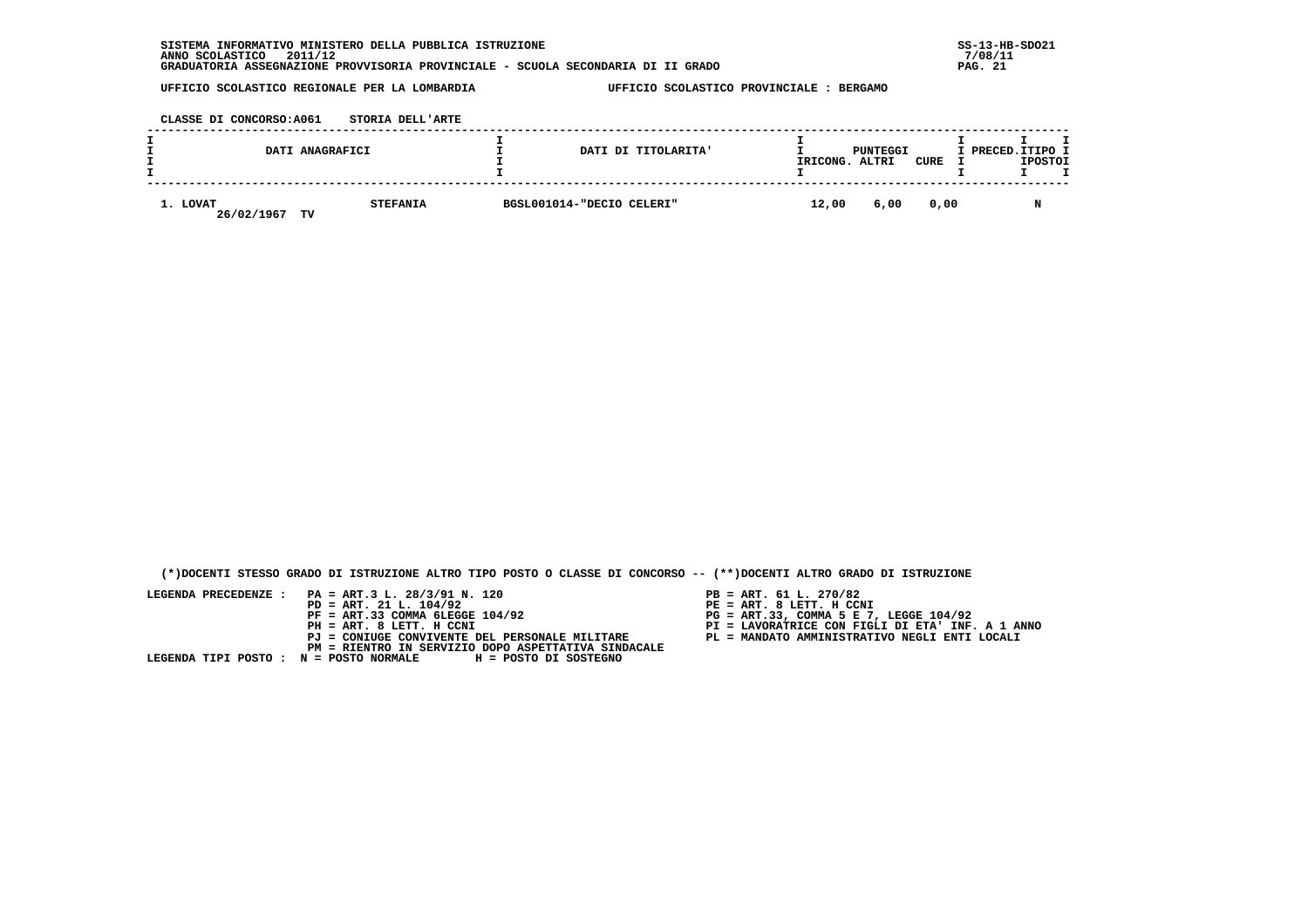**CLASSE DI CONCORSO:A071 TECNOLOGIE E DISEGNO TECNICO**

|           |                          | DATI ANAGRAFICI      | DATI DI TITOLARITA'        | IRICONG. | PUNTEGGI<br>ALTRI | <b>CURE</b> | I PRECED. ITIPO I | <b>IPOSTOI</b> |  |
|-----------|--------------------------|----------------------|----------------------------|----------|-------------------|-------------|-------------------|----------------|--|
| <b>**</b> | 1. BETTONI<br>27/10/1958 | <b>SILVANA</b><br>BG | BGMM891015-S.M.S. VILLONGO | 6,00     | 0,00              | 0,00        |                   |                |  |

 **(\*)DOCENTI STESSO GRADO DI ISTRUZIONE ALTRO TIPO POSTO O CLASSE DI CONCORSO -- (\*\*)DOCENTI ALTRO GRADO DI ISTRUZIONE**

- PB = ART. 61 L. 270/82<br>PE = ART. 8 LETT. H CCNI
- 
- 
- 
-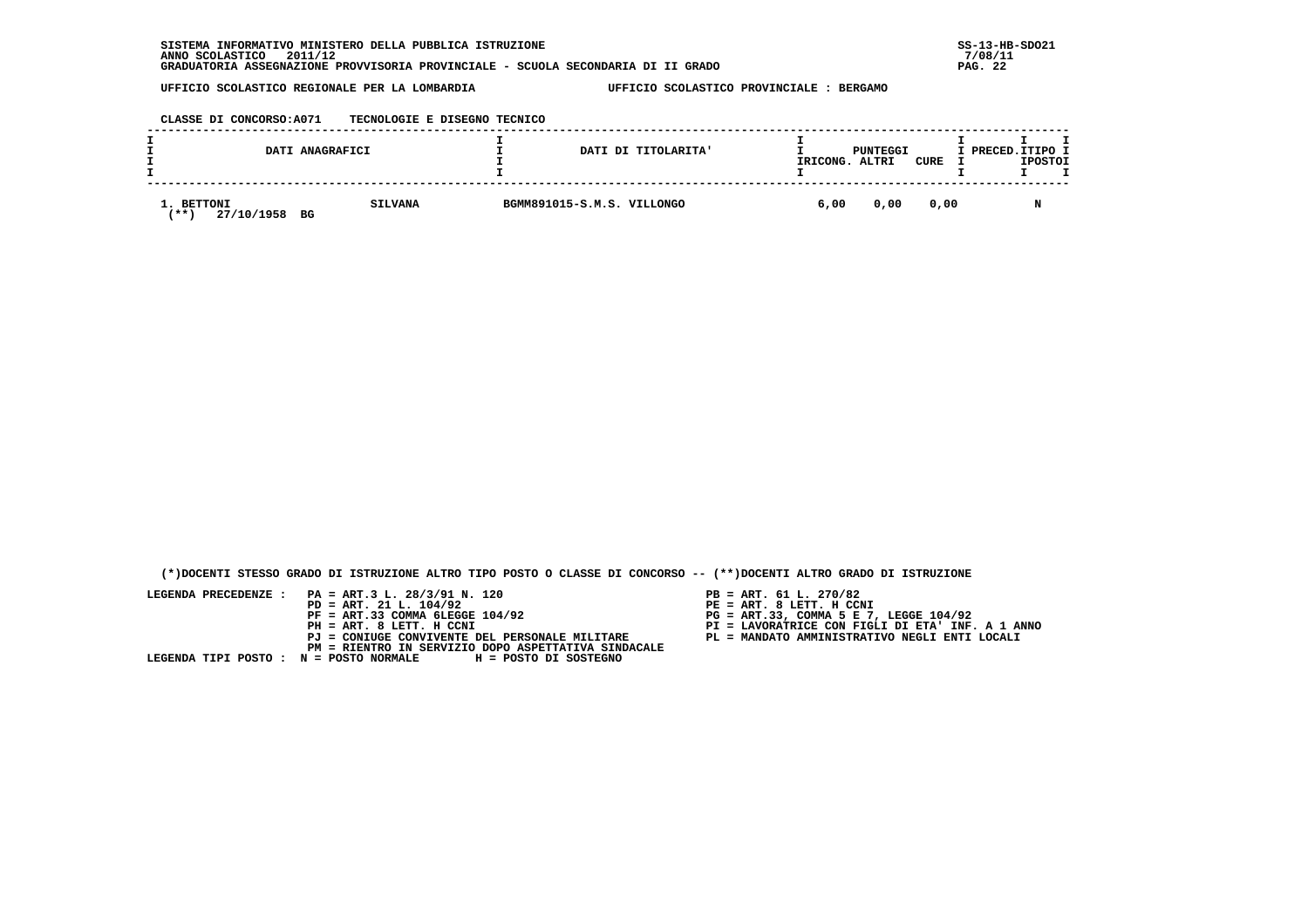| CLASSE DI CONCORSO:A075 | DATTILOGRAFIA E STENOGRAFIA |  |  |
|-------------------------|-----------------------------|--|--|
|-------------------------|-----------------------------|--|--|

|                               | DATI ANAGRAFICI | DATI DI TITOLARITA'        | IRICONG. | PUNTEGGI<br>ALTRI | CURE | I PRECED. ITIPO I | <b>IPOSTOI</b> |  |
|-------------------------------|-----------------|----------------------------|----------|-------------------|------|-------------------|----------------|--|
| SOTTOCORNOLA<br>24/09/1964 LC | <b>AUGUSTA</b>  | BGTD02301X-"SERAFINO RIVA" | 9,00     | 3,00              | 0.00 |                   | N              |  |

 **(\*)DOCENTI STESSO GRADO DI ISTRUZIONE ALTRO TIPO POSTO O CLASSE DI CONCORSO -- (\*\*)DOCENTI ALTRO GRADO DI ISTRUZIONE**

- 
- PB = ART. 61 L. 270/82<br>PE = ART. 8 LETT. H CCNI
- 
- 
-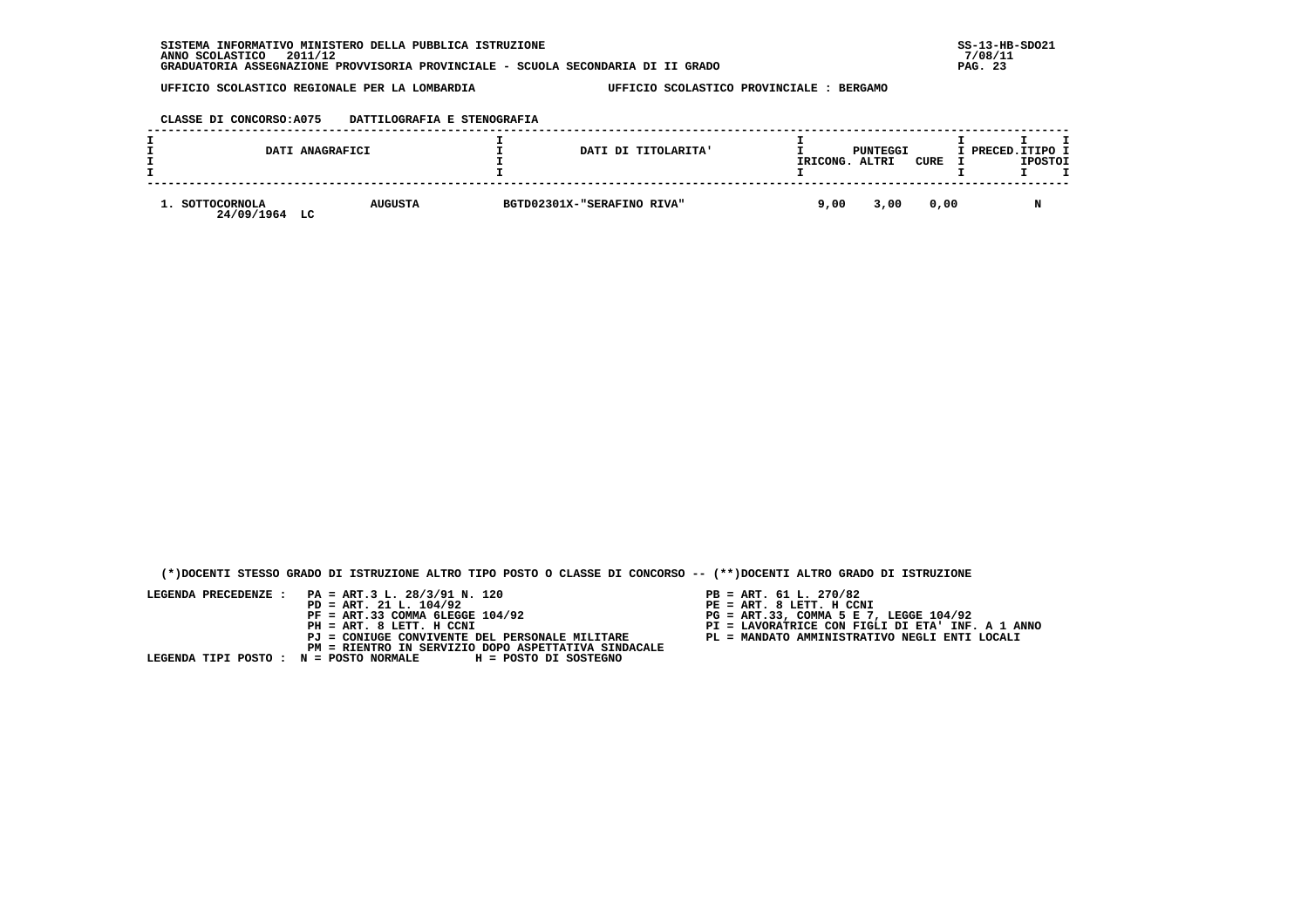| CLASSE DI CONCORSO:A246 | LINGUA E CIV. STRANIERA (FRANCESE) |  |  |
|-------------------------|------------------------------------|--|--|
|-------------------------|------------------------------------|--|--|

| DATI ANAGRAFICI                           |                |                         | DATI DI TITOLARITA'               | IRICONG. ALTRI | PUNTEGGI | CURE | I PRECED.ITIPO I | <b>IPOSTOI</b> | т |
|-------------------------------------------|----------------|-------------------------|-----------------------------------|----------------|----------|------|------------------|----------------|---|
| 1. PIGNATIELLO DI MATTEO<br>19/05/1951 BG | <b>EUGENIA</b> |                         | BGTD00901N-"OSCAR ARNULFO ROMERO" | 6,00           | 0,00     | 0,00 |                  | N              |   |
| 2. QUISTINI<br>06/11/1953<br>EE           | <b>FRANCO</b>  | BGTD007012-"IVAN PIANA" |                                   | 6,00           | 0,00     | 0,00 |                  | N              |   |

 **(\*)DOCENTI STESSO GRADO DI ISTRUZIONE ALTRO TIPO POSTO O CLASSE DI CONCORSO -- (\*\*)DOCENTI ALTRO GRADO DI ISTRUZIONE**

- 
- 
- 
- 
-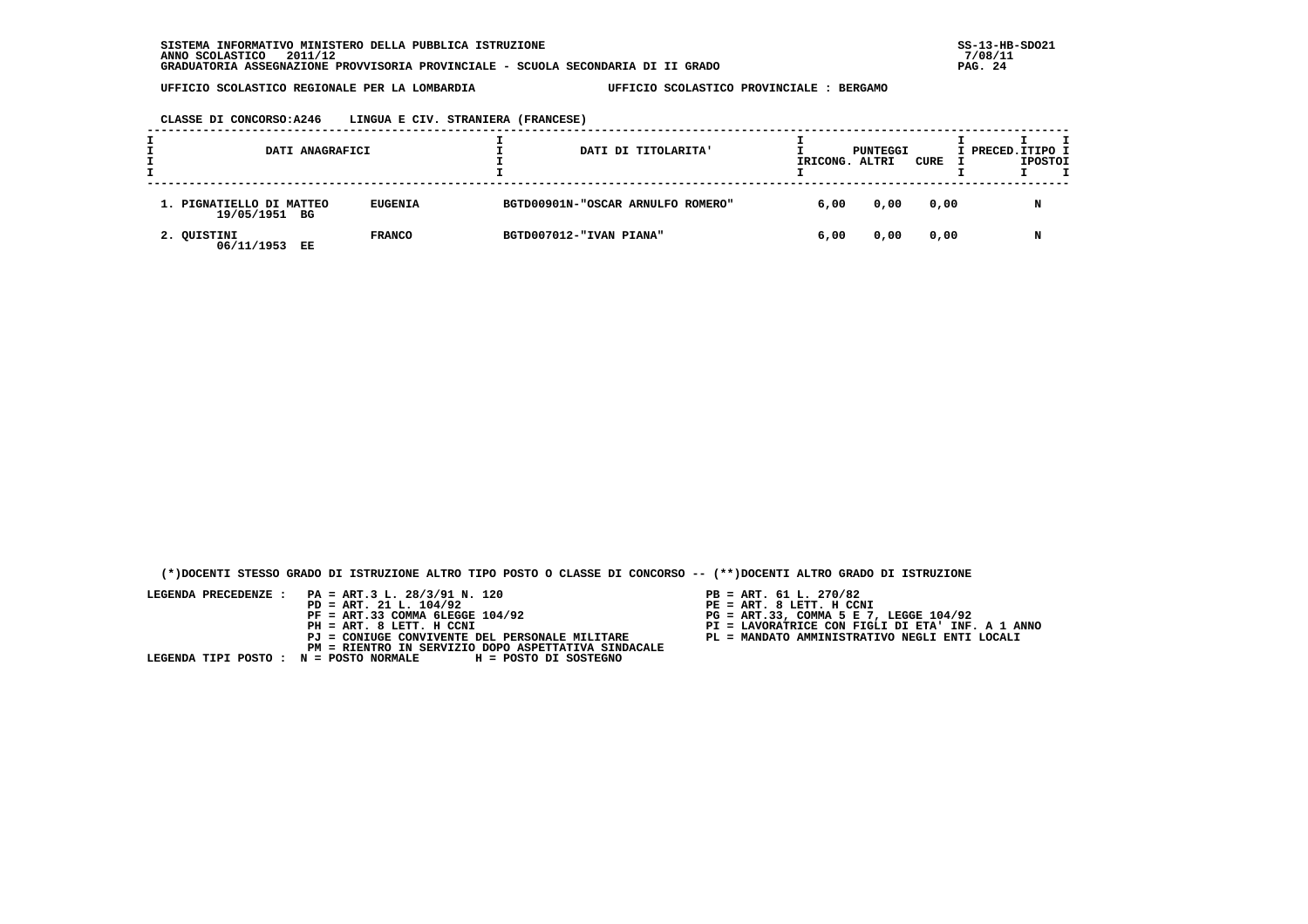# **CLASSE DI CONCORSO:A346 LINGUA E CIV. STRANIERA (INGLESE)**

| I<br>I<br>I | DATI ANAGRAFICI                   |    |                      | DATI DI TITOLARITA'                 | IRICONG. | <b>PUNTEGGI</b><br>ALTRI | CURE | I PRECED. ITIPO I<br>I | <b>IPOSTOI</b> |   |  |
|-------------|-----------------------------------|----|----------------------|-------------------------------------|----------|--------------------------|------|------------------------|----------------|---|--|
|             | 1. MEZZETTI<br>25/03/1971 BG      |    | <b>MONIA</b>         | BGRI017023-"ETTORE MAJORANA"        |          | 14,00                    | 8,00 | 0,00                   | PI.            | N |  |
|             | 2. WHALLEY<br>01/02/1948          | EE | <b>BRIAN CHARLES</b> | BGRH01000P- DI SAN PELLEGRINO TERME |          | 9,00                     | 3,00 | 0,00                   |                | N |  |
|             | 3. CORSINI<br>27/12/1961 BG       |    | <b>STEFANIA</b>      | BGRI017023-"ETTORE MAJORANA"        |          | 9,00                     | 3,00 | 0,00                   |                | N |  |
|             | 4. BIANCHI<br>06/02/1964 BG       |    | <b>CLELIA</b>        | BGRC01401T-"LORENZO LOTTO"          |          | 9,00                     | 3,00 | 0,00                   |                | N |  |
|             | 5. MARINONI<br>24/07/1958         | BG | <b>TERESINA</b>      | BGRH020009-"ALFREDO SONZOGNI"       |          | 6,00                     | 0,00 | 0,00                   |                | N |  |
|             | 6. BERETTA<br>04/06/1959          | МI | <b>CARLA</b>         | BGRF02601T-"MAMOLI" PROF.DIURNO     |          | 6,00                     | 0,00 | 0,00                   |                | N |  |
|             | 7. MASSIERI<br>11/02/1962<br>(**) | вG | <b>SILVANA</b>       | BGMM80601R-S.M.S. CLUSONE           |          | 12,00                    | 6,00 | 0,00                   |                | N |  |

 **(\*)DOCENTI STESSO GRADO DI ISTRUZIONE ALTRO TIPO POSTO O CLASSE DI CONCORSO -- (\*\*)DOCENTI ALTRO GRADO DI ISTRUZIONE**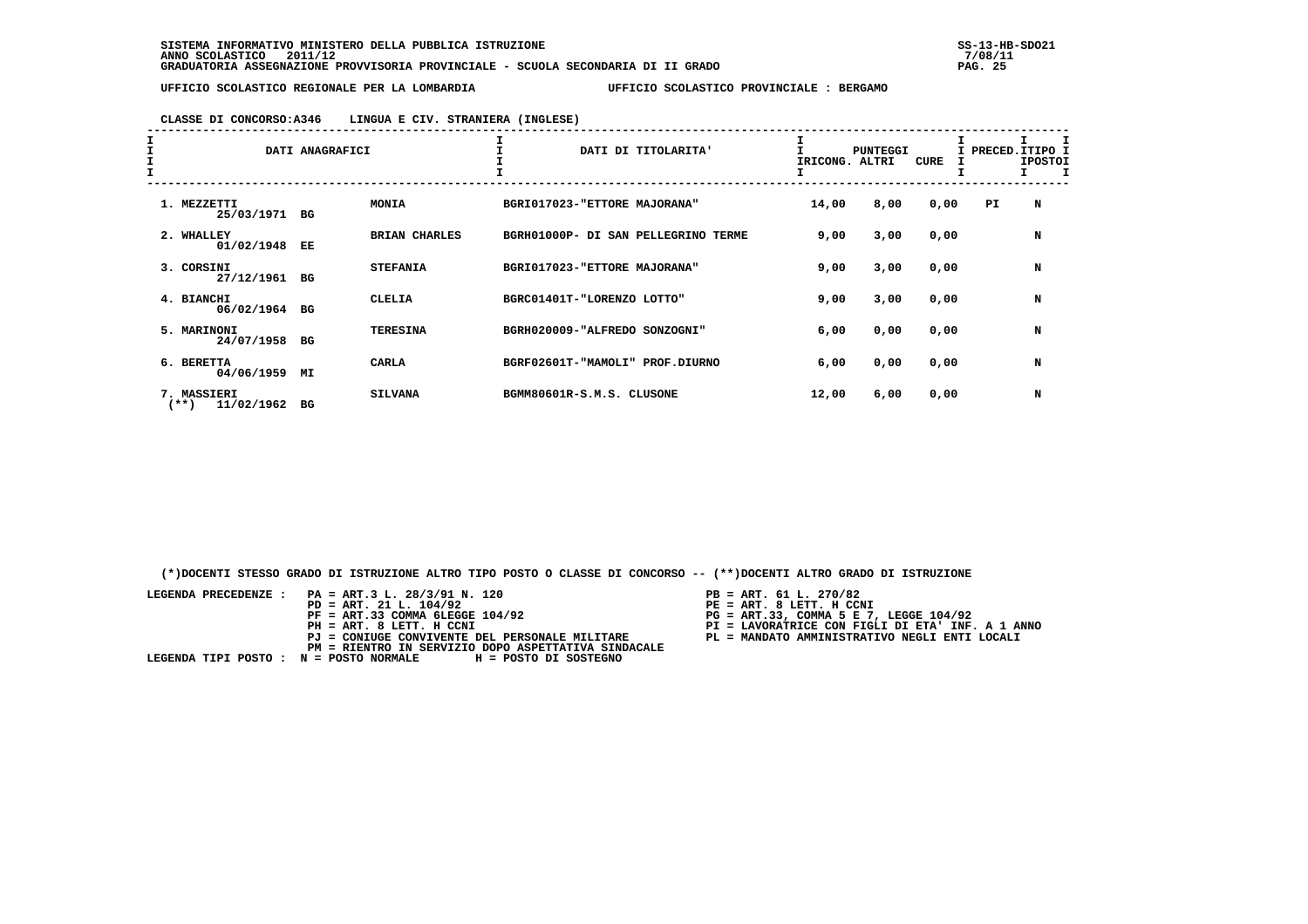**CLASSE DI CONCORSO:C032 CONV.IN LINGUA STRANIERA (INGLESE)**

|                         | DATI ANAGRAFICI         | DATI DI TITOLARITA'           | IRICONG. | PUNTEGGI<br>ALTRI | CURE | I PRECED. ITIPO I<br><b>IPOSTOI</b> |
|-------------------------|-------------------------|-------------------------------|----------|-------------------|------|-------------------------------------|
| 1. HANCOX<br>11/12/1954 | <b>DIANA MARY</b><br>EE | BGPM02000L-"GIOVANNI FALCONE" | 6,00     | 0,00              | 0.00 | M                                   |

 **(\*)DOCENTI STESSO GRADO DI ISTRUZIONE ALTRO TIPO POSTO O CLASSE DI CONCORSO -- (\*\*)DOCENTI ALTRO GRADO DI ISTRUZIONE**

- PB = ART. 61 L. 270/82<br>PE = ART. 8 LETT. H CCNI
- 
- 
- 
-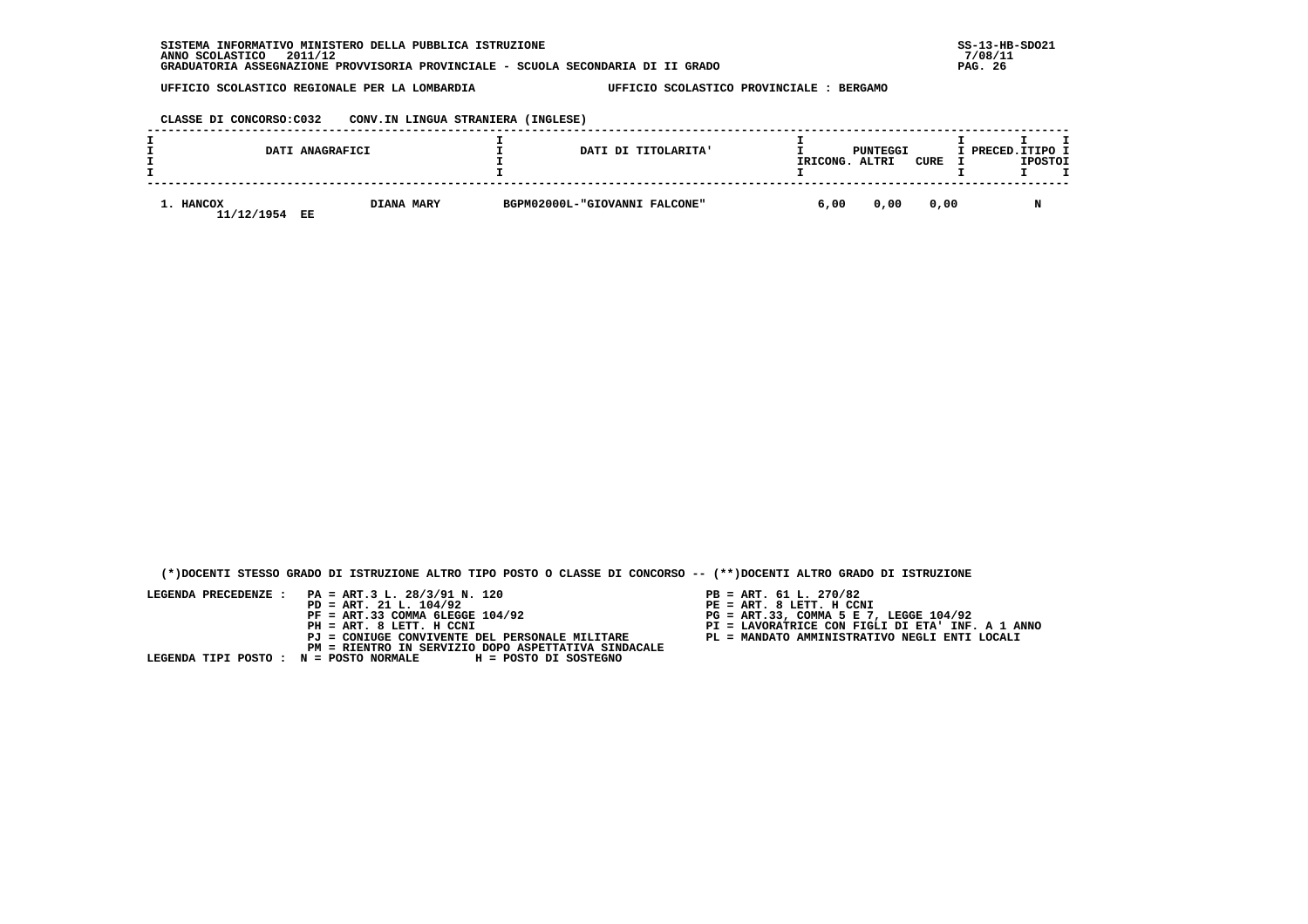**TIPO POSTO: SOSTEGNO PER MINORATI PSICOFISICI**

|                                      | DATI ANAGRAFICI     | DATI DI TITOLARITA'                                            | IRICONG. | PUNTEGGI<br>ALTRI | CURE | I PRECED. ITIPO I | <b>IPOSTOI</b> |
|--------------------------------------|---------------------|----------------------------------------------------------------|----------|-------------------|------|-------------------|----------------|
| . RUGGERI<br>26/01/1964<br><b>**</b> | <b>SILVIA</b><br>BG | BGMM876013-S.M.S. "ALDO MORO"<br><b>SERIATE</b><br>(RICHIESTO) | 6,00     | 0,00              | 0.00 | PG                | н              |

 **(\*)DOCENTI STESSO GRADO DI ISTRUZIONE ALTRO TIPO POSTO O CLASSE DI CONCORSO -- (\*\*)DOCENTI ALTRO GRADO DI ISTRUZIONE**

- PB = ART. 61 L. 270/82<br>PE = ART. 8 LETT. H CCNI
- 
- 
- 
-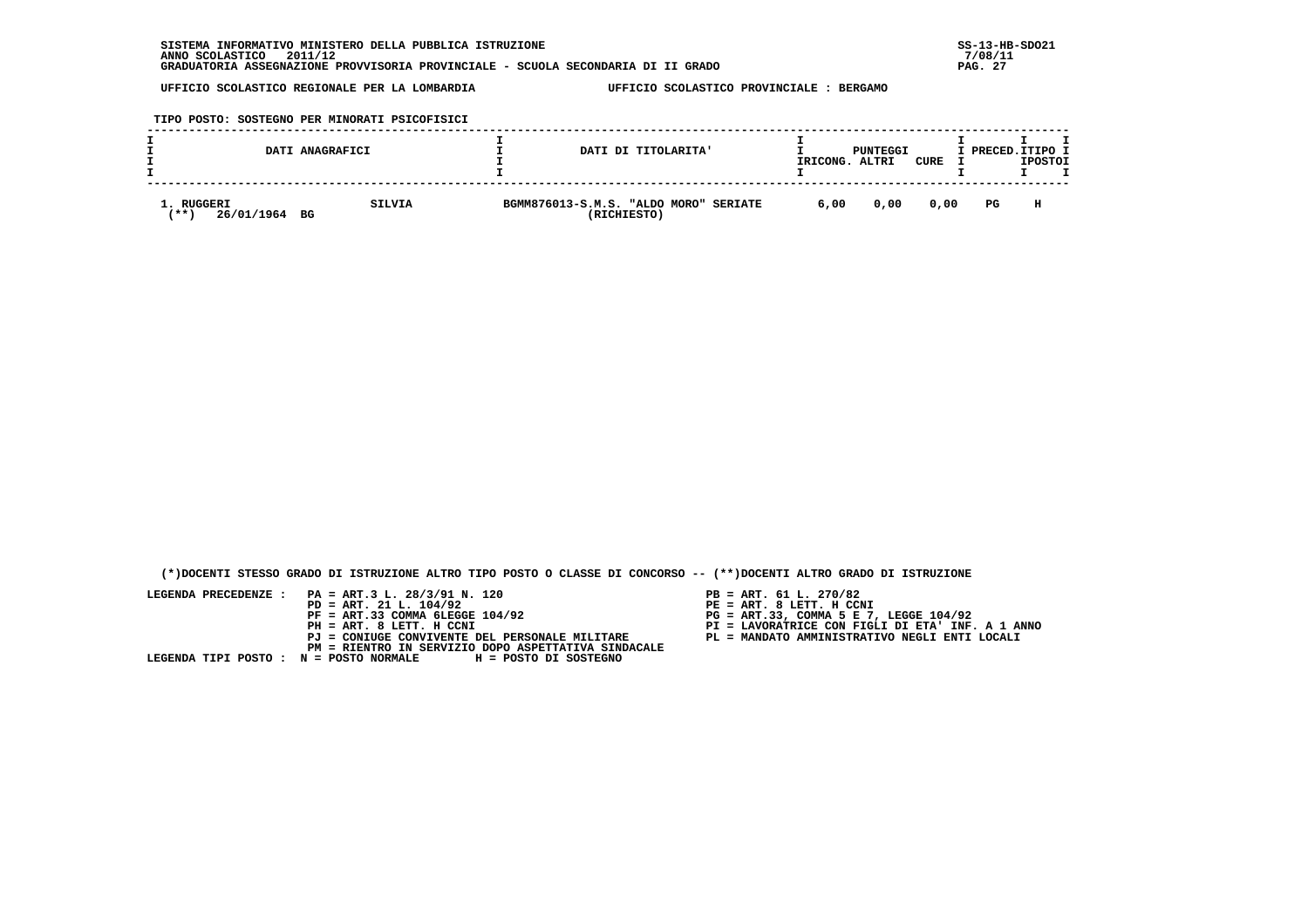**TIPO POSTO: SOSTEGNO PER MINORATI DELL 'UDITO**

|                                          | DATI ANAGRAFICI | DATI DI TITOLARITA'                                            | IRICONG. | PUNTEGGI<br>ALTRI | CURE | I PRECED.ITIPO I | <b>IPOSTOI</b> |  |
|------------------------------------------|-----------------|----------------------------------------------------------------|----------|-------------------|------|------------------|----------------|--|
| 1. RUGGERI<br>26/01/1964 BG<br><b>**</b> | SILVIA          | BGMM876013-S.M.S. "ALDO MORO"<br><b>SERIATE</b><br>(RICHIESTO) | 6,00     | 0,00              | 0.00 | PG               | н              |  |

 **(\*)DOCENTI STESSO GRADO DI ISTRUZIONE ALTRO TIPO POSTO O CLASSE DI CONCORSO -- (\*\*)DOCENTI ALTRO GRADO DI ISTRUZIONE**

- PB = ART. 61 L. 270/82<br>PE = ART. 8 LETT. H CCNI
- 
- 
- 
-